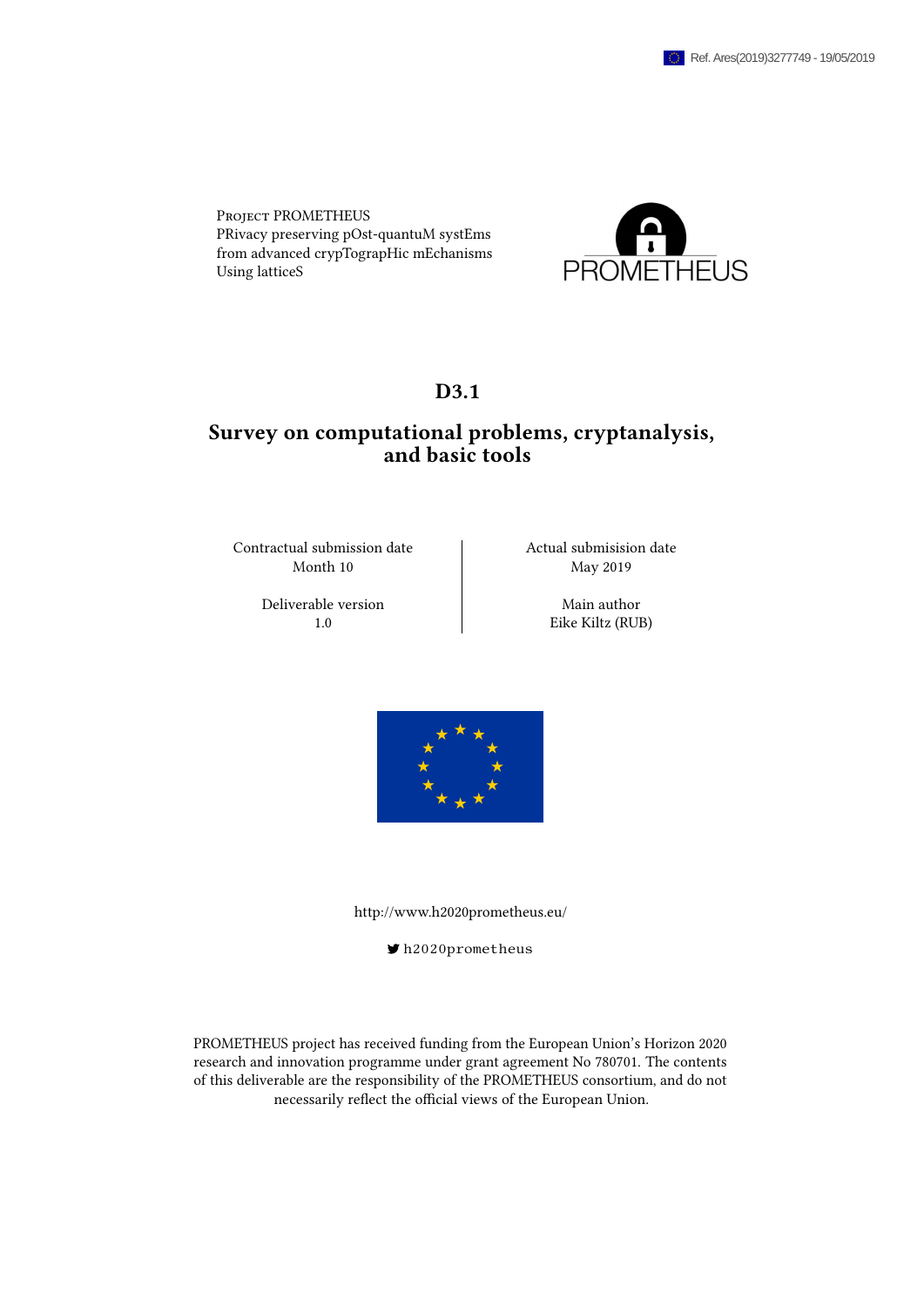# Document information

| Grant agreement no.       | 780701                                                                                             |
|---------------------------|----------------------------------------------------------------------------------------------------|
| Project acronym           | <b>PROMETHEUS</b>                                                                                  |
| Project full title        | PRivacy preserving pOst-quantuM systEms from advanced                                              |
|                           | crypTograpHic mEchanisms Using latticeS                                                            |
| Type of action            | Research and Innovation Action (RIA)                                                               |
| Topic                     | H2020-DS-06-2017-Cybersecurity PPP: Cryptography                                                   |
| Project dates             | 1 <sup>st</sup> January 2018 (Month 1) / 31 <sup>st</sup> December 2021 (Month 48)                 |
| Duration                  | 48 months                                                                                          |
| Project URL               | http://www.h2020prometheus.eu/                                                                     |
| <b>EU Project Officer</b> | Carmen Ifrim                                                                                       |
| Work package              | WP3 - Computational problems, cryptanalysis and basic<br>tools                                     |
| Deliverable title         |                                                                                                    |
|                           | Survey on computational problems, cryptanalysis, and basic<br>tools                                |
| Deliverable no.           | D3.1                                                                                               |
| Deliverable version       | 1.0                                                                                                |
| Deliverable filename      | PROMETHEUS-WP3-D3.1.pdf                                                                            |
| Nature of deliverable     | Report                                                                                             |
| Dissemination level       | Public                                                                                             |
| Number of pages           | 29                                                                                                 |
| Responsible partner       | RUB (participant number 6)                                                                         |
| Authors                   | Eike Kiltz (RUB), Leo Ducas (CWI) Damien Stehlé (ENSL)<br>Martin Albrecht (RHUL) Tim Güneysu (RUB) |

Abstract. This document provides details on the related-work on computational problems, cryptanalysis and lattice trapdoors, as well as a list of open problems.

Keywords: Lattices, Cryptanalysis, Implementations.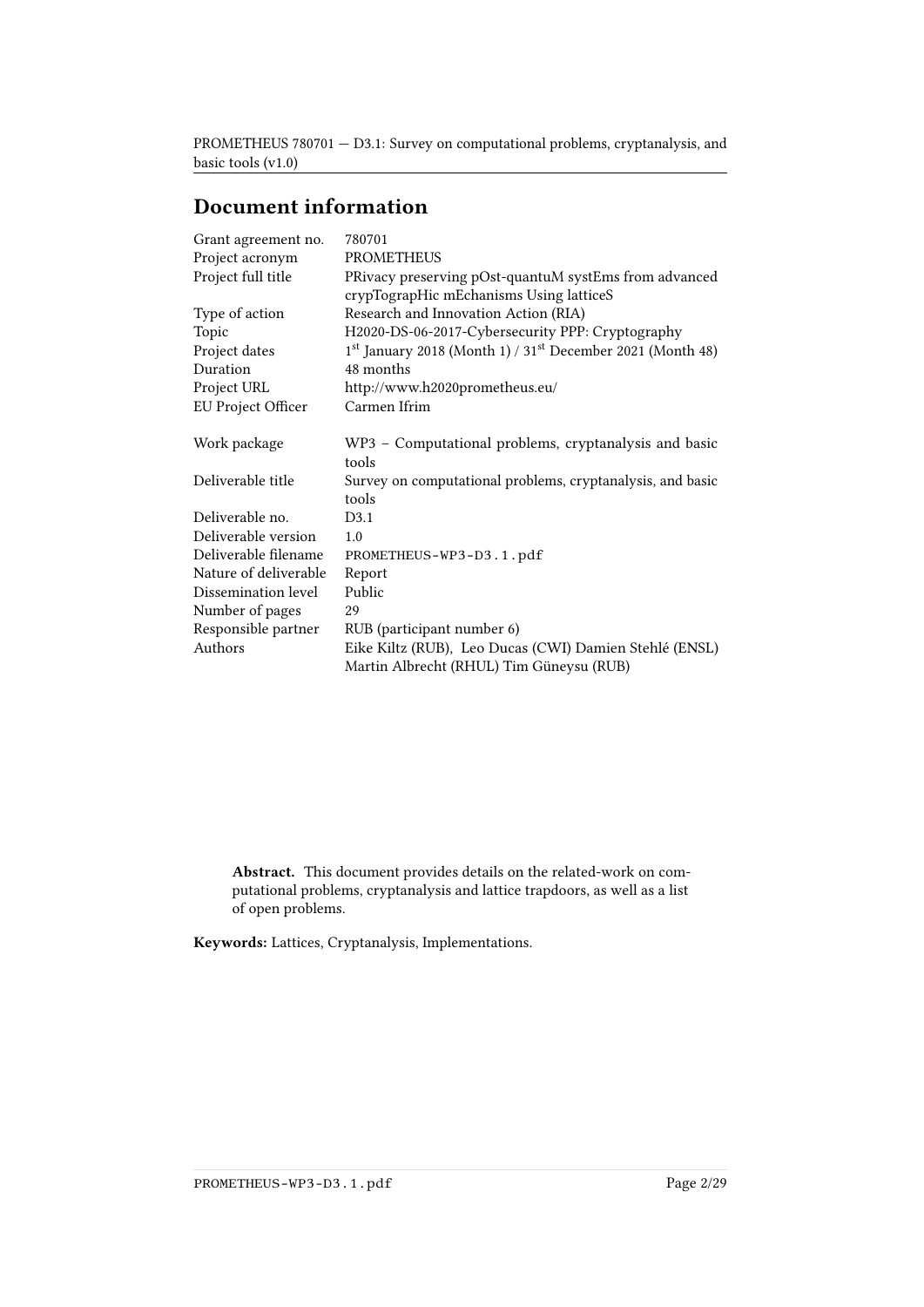# Signatures

| Written by  | Eike Kiltz             | <b>RUB</b>  | May 2019   |
|-------------|------------------------|-------------|------------|
| Reviewed by | <b>Olivier Sanders</b> | OR A        | 30/04/2019 |
| Reviewed by | Leo Ducas              | <b>CWI</b>  | 30/04/2019 |
| Approved by | Benoît Libert          | <b>ENSL</b> | 07/05/2019 |
|             | as Project coordinator |             |            |
| Approved by | Sébastien Canard       | <b>ORA</b>  | 07/05/2019 |
|             | as Technical leader    |             |            |

# Partners

| <b>ENSL</b>  | ENS de Lyon                                          |
|--------------|------------------------------------------------------|
| <b>ORA</b>   | Orange SA                                            |
| <b>CWI</b>   | Stiching Centrum Voor Wiskunde En Informatica        |
| <b>IDC</b>   | <b>IDC</b> Herzliya                                  |
| <b>RHUL</b>  | Royal Holloway, University of London                 |
| <b>RUB</b>   | Ruhr-Universität Bochum                              |
| <b>SCYTL</b> | Scytl Secure Electronic Voting, S.A.                 |
| <b>THA</b>   | Thales Communications & Security S.A.S.              |
| <b>TNO</b>   | TNO                                                  |
| <b>UPC</b>   | Universitat Politècnica de Catalunya · BarcelonaTech |
| $_{\rm UR1}$ | Université de Rennes 1                               |
| <b>WEI</b>   | Weizmann Institute of Science                        |
|              |                                                      |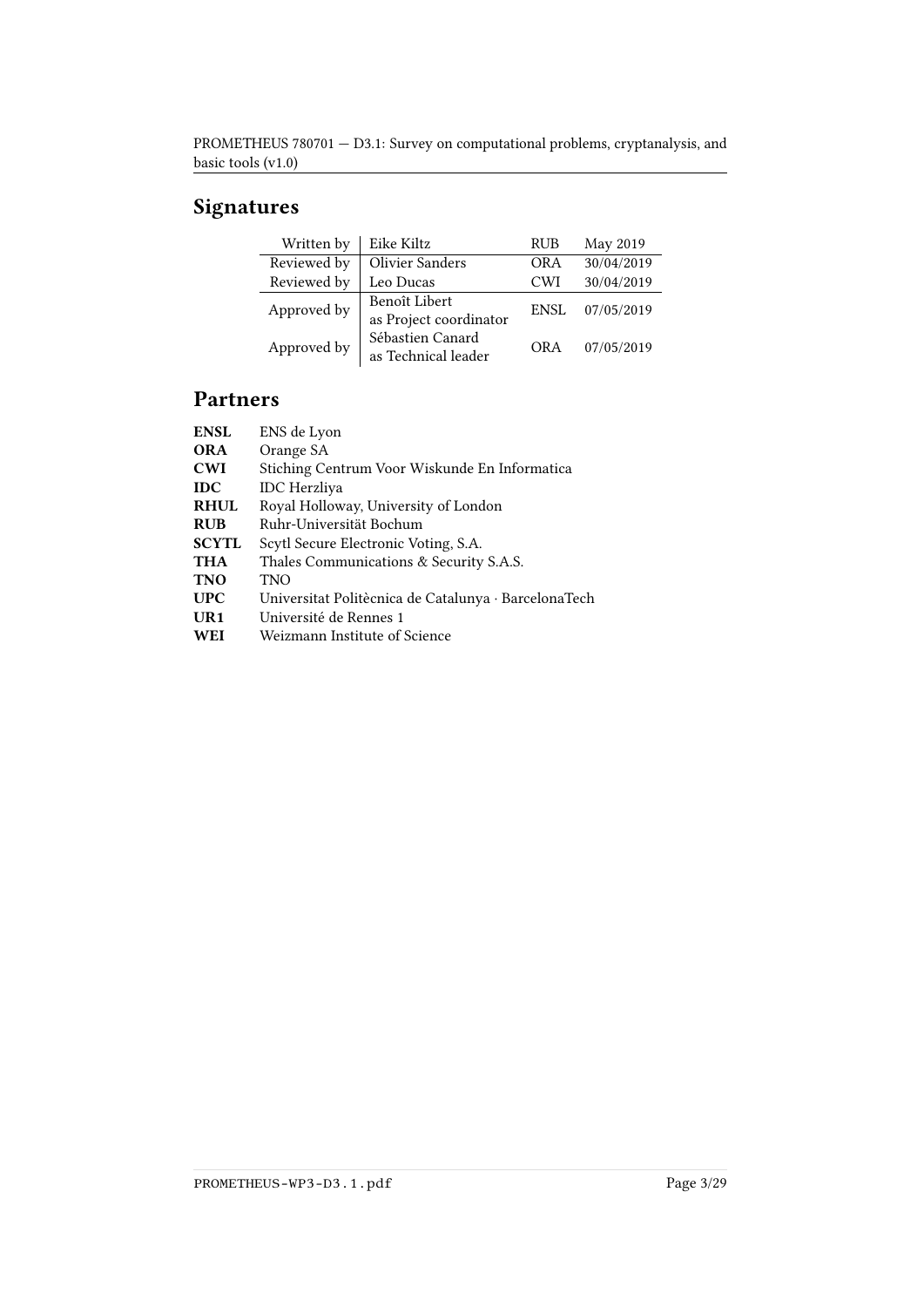## 1 Introduction

This document provides a survey on commonly used computational problems on lattices, the state of the art of lattice cryptanalysis, and discusses several important implementation aspects.

Most of lattice-based cryptography relies on the assumption that the SIS and LWE problems (and structured variants thereof like Ring-SIS/LWE or Module-SIS/LWE) are computationally intractable even for quantum computers. Section [2](#page-3-0) recalls basic definitions, formally defines the above assumptions, and provides a survey over known techniques to attack them on classical and quantum computers. Section [3](#page-10-0) deals with all implementation aspects of lattice-based cryptography, including potential problems with lattice trapdoors and side-channel attacks.

## <span id="page-3-0"></span>2 Security Issues

We first focus on security issues from a theoretical point of view. After some definitions, we introduce mostly used security assumptions related to lattices, then consider cryptanalysis and finally give some words about quantum random oracles.

### 2.1 Definition and Notation

Vectors are denoted in bold lower-case letters and bold upper-case letters will denote matrices. The Euclidean and infinity norm of any vector  $\mathbf{b} \in \mathbb{R}^m$  will be denoted by  $\|\mathbf{b}\|$  and  $\|\mathbf{b}\|_{\infty}$ , respectively. The Euclidean norm of matrix  $\mathbf{B} \in \mathbb{R}^{m \times n}$  with columns  $(\mathbf{b}_i)_{i\leq n}$  is  $\|\mathbf{B}\| = \max_{i\leq n} \|\mathbf{b}_i\|$ . When  $\mathbf B$  has full column-rank, we let  $\widetilde{\mathbf{B}}$ denote its Gram-Schmidt orthogonalization.

## 2.2 Lattices

A lattice  $L$  is the set of integer linear combinations of linearly independent basis vectors  $(\mathbf{b}_i)_{i\leq n}$  living in  $\mathbb{Z}^m$ . We work with q-ary lattices, for some prime q.

**Definition 1** Let  $m \geq n \geq 1$ , a prime  $q \geq 2$  and  $\mathbf{A} \in \mathbb{Z}_q^{n \times m}$  and  $\mathbf{u} \in \mathbb{Z}_q^n$ , define the lattice  $\Lambda_q(\mathbf{A}) := \{ \mathbf{e} \in \mathbb{Z}^m \mid \exists \mathbf{s} \in \mathbb{Z}_q^n \; \text{ s.t. } \; \mathbf{A}^\top \cdot \mathbf{s} = \mathbf{e} \bmod q \}$  as well as

$$
\Lambda^{\perp}_q(\mathbf A)\;\;:=\;\; \{\mathbf{e}\in\mathbb{Z}^m\mid \mathbf{A}\cdot\mathbf{e}=\mathbf{0}^n\;\mathrm{mod}\;q\},
$$

as well as

$$
\Lambda_q^{\mathbf{u}}(\mathbf{A}) \ := \ \{ \mathbf{e} \in \mathbb{Z}^m \mid \mathbf{A} \cdot \mathbf{e} = \mathbf{u} \bmod q \},
$$

which is a shift of the lattice  $\Lambda_q^{\perp}(\mathbf{A})$  since, for any arbitrary  $\mathbf{t} \in \Lambda_q^{\mathbf{u}}(\mathbf{A})$ , we have  $\Lambda^{\mathbf{u}}_q(\mathbf{A}) = \Lambda^{\perp}_q(\mathbf{A}) + \mathbf{t}.$ 

For a lattice  $L$ , let  $\rho_{\sigma,\mathbf{c}}(\mathbf{x})=\exp(-\pi\|\mathbf{x}-\mathbf{c}\|^2/\sigma^2)$  for  $x\in L$ , a vector  $\mathbf{c}\in\mathbb{Z}^m$  and a real  $\sigma > 0$ . The discrete Gaussian of support L, center **c** and parameter  $\sigma$  is

$$
D_{L,\sigma,\mathbf{c}}(\mathbf{y}) = \rho_{\sigma,\mathbf{c}}(\mathbf{y})/\rho_{\sigma,\mathbf{c}}(L)
$$

for any  $\mathbf{y}\in L,$  where  $\rho_{\sigma,\mathbf{c}}(L)=\sum_{\mathbf{x}\in L}\rho_{\sigma,\mathbf{c}}(\mathbf{x}).$  The distribution centered in  $\mathbf{c}=\mathbf{0}$  is denoted by  $D_{L,\sigma}(\mathbf{y})$ .

It is well-known that one can efficiently sample from a Gaussian distribution with lattice support given a sufficiently short basis of the lattice.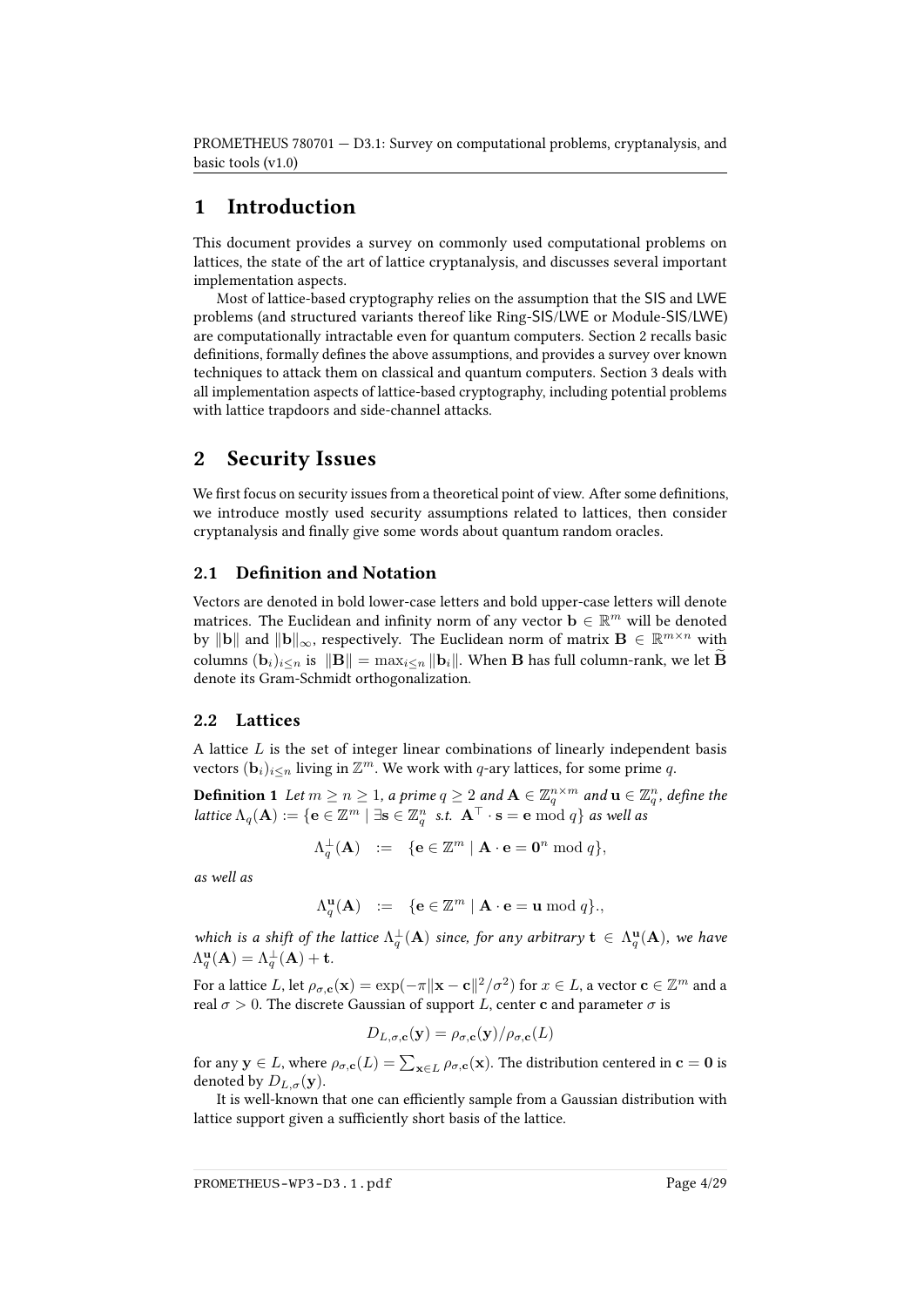**Lemma 2.1 ([\[BLP](#page-21-0)**<sup>+</sup>13, Le. 2.3]) There exists a PPT algorithm GPVSample that takes **Lemma 2.1** ([DLI 13, Le. 2.5]) There exists a FTT algorithm of V Sample that takes<br>as inputs a basis B of a lattice  $L \subseteq \mathbb{Z}^n$  and a rational  $\sigma \geq ||\widetilde{\mathbf{B}}|| \cdot \Omega(\sqrt{\log n})$ , and outputs vectors  $\mathbf{b} \in L$  with distribution  $D_{L,\sigma}$ .

We also rely on the trapdoor generation algorithm of Alwen and Peikert [\[AP09\]](#page-20-0), which refines the technique of Gentry et al. [\[GPV08\]](#page-24-0).

<span id="page-4-0"></span>Lemma 2.2 ([\[AP09,](#page-20-0) Th. 3.2]) There is a PPT algorithm TrapGen that takes as inputs  $1^n, 1^m$  and an integer  $q\geq 2$  with  $m\geq \Omega(n\log q)$ , and outputs a matrix  $\mathbf{A}\in \mathbb{Z}_q^{n\times m}$ and a basis  $\mathbf{T}_A$  of  $\Lambda_q^{\perp}(A)$  such that  $A$  is within statistical distance  $2^{-\Omega(n)}$  to  $U(\mathbb{Z}_q^{n \times m})$ , and  $\|\mathbf{T_A}\| \leq \mathcal{O}(\sqrt{n \log q}).$ 

### 2.3 Assumptions and reductions

Most of lattice-based cryptography relies on the assumption that the SIS and LWE problems [\[Reg05b\]](#page-27-0) (and structured variants thereof like Ring-SIS/LWE [\[Mic02,](#page-26-0) [SSTX09,](#page-28-0) [LPR10\]](#page-25-0) or Module-SIS/LWE [\[BGV12,](#page-20-1) [LS15\]](#page-26-1)) are computationally intractable even for quantum computers.

**Definition 2** Let  $n, m, q, \beta$  be functions of  $\lambda \in \mathbb{N}$ . The Short Integer Solution problem  $\mathsf{SIS}_{n,m,q,\beta}$  is, given  $\mathbf{A} \leftarrow \{U(\mathbb{Z}_q^{n \times m}),$  find  $\mathbf{x} \in \Lambda_q^{\perp}(\mathbf{A})$  with  $0 < \|\mathbf{x}\| \leq \beta$ .

The  $\mathsf{SIS}^\infty_{n,m,q,\beta}$  is defined in the same way with the difference that the Euclidean norm  $\|\mathbf{x}\|$  is replaced by the infinity norm  $\|\mathbf{x}\|_{\infty}$ .

If  $q \ge \sqrt{n}\beta$  and  $m, \beta \le \text{poly}(n)$ , then standard worst-case lattice problems with approximation factors  $\gamma = \mathcal{O}(\beta\sqrt{n})$  reduce to  $\mathsf{SIS}_{n,m,q,\beta}$  (see, e.g., [\[GPV08,](#page-24-0) Se. 9]).

**Definition 3** Let  $n, m \geq 1, q \geq 2$ , and let  $\chi$  be a probability distribution on  $\mathbb{Z}$ . For  $\mathbf{s}\in\mathbb{Z}_q^n$ , let  $A_{\mathbf{s},\chi}$  be the distribution obtained by sampling  $\mathbf{a}\hookleftarrow U(\mathbb{Z}_q^n)$  and  $e\hookleftarrow\chi$ , and outputting  $(a, a^T \cdot s + e) \in \mathbb{Z}_q^n \times \mathbb{Z}_q$ . The Learning With Errors problem  $\mathsf{LWE}_{n,q,\chi}$  asks to distinguish  $m$  samples chosen accordingly to  $\mathcal{A}_{\mathbf{s},\chi}$  (for  $\mathbf{s} \leftrightarrow U(\mathbb{Z}_q^n)$ ) and  $m$  samples chosen accordingly to  $U(\mathbb{Z}_q^n\times\mathbb{Z}_q)$ .

If q is a prime power,  $B \ge \sqrt{n}\omega(\log n)$ ,  $\gamma = \widetilde{\mathcal{O}}(nq/B)$ , then there exists an efficient sampleable B-bounded distribution  $\chi$  (i.e.,  $\chi$  outputs samples with norm at most B with overwhelming probability) such that  $LWE_{n,q,\chi}$  is at least as hard at most *D* with overwhenting probability) such that  $Lwe_{n,q,\chi}$  is at least as hard<br>as SIVP<sub> $\gamma$ </sub> (see, e.g., [\[Reg05a,](#page-27-1) [BLP](#page-21-0)<sup>+</sup>13]). Similarly, if  $\alpha q = \Omega(\sqrt{n})$ , standard worstcase lattice problems with approximation factors  $\gamma = \mathcal{O}(\alpha/n)$  reduce to LWE<sub>n,q, $\alpha$ </sub> [ $Reg05a, BLP+13$  $Reg05a, BLP+13$  $Reg05a, BLP+13$ ].

**Ideal Lattices.** Letting q be a prime and  $N = 2<sup>r</sup>$  for some  $r \in \mathbb{N}^+$ , we consider the polynomial rings  $R = \mathbb{Z}[X]/\langle X^N + 1 \rangle$  and  $R_q = \mathbb{Z}_q[X]/\langle X^N + 1 \rangle$ . Each ring element  $f \in R$  (resp.  $f \in R_q$ ) is thus a polynomial  $f = \sum_{i=0}^{N-1} f_i X^i$  of degree at most  $N - 1$  in  $\mathbb{Z}[X]$  (resp.  $\mathbb{Z}_q[X]$ ). Each  $f \in R$  can be associated with the vector  $(f_0, f_1, \ldots, f_{N-1}) \in \mathbb{Z}^N$  containing its coefficients. When speaking of the norm of a polynomial  $f\in R,$  we mean the norm of its coefficient vector. We thus use the standard

norm definitions  $||f||_1 = \sum_{i=0}^{N-1} |f_i|$ ,  $||f||_2 = (\sum_{i=0}^{N-1} f_i^2)^{1/2}$  and  $||f||_{\infty} = \max_i |f_i|$ . For any  $g \in R_q$  and  $g = \sum_i \bar{g}_i X^i$ , we identify each  $\bar{g}_i$  with an element  $g_i \in$  $[-\frac{q-1}{2}, \frac{q-1}{2}]$  such that  $\bar{g}_i = g_i \mod q$ . For a positive integer  $\alpha > 0$ ,  $S_\alpha = \{a \in R \mid$  $||a||_{\infty} \leq \alpha$  denotes the set of all elements in R with  $\ell_{\infty}$ -norm at most  $\alpha$ .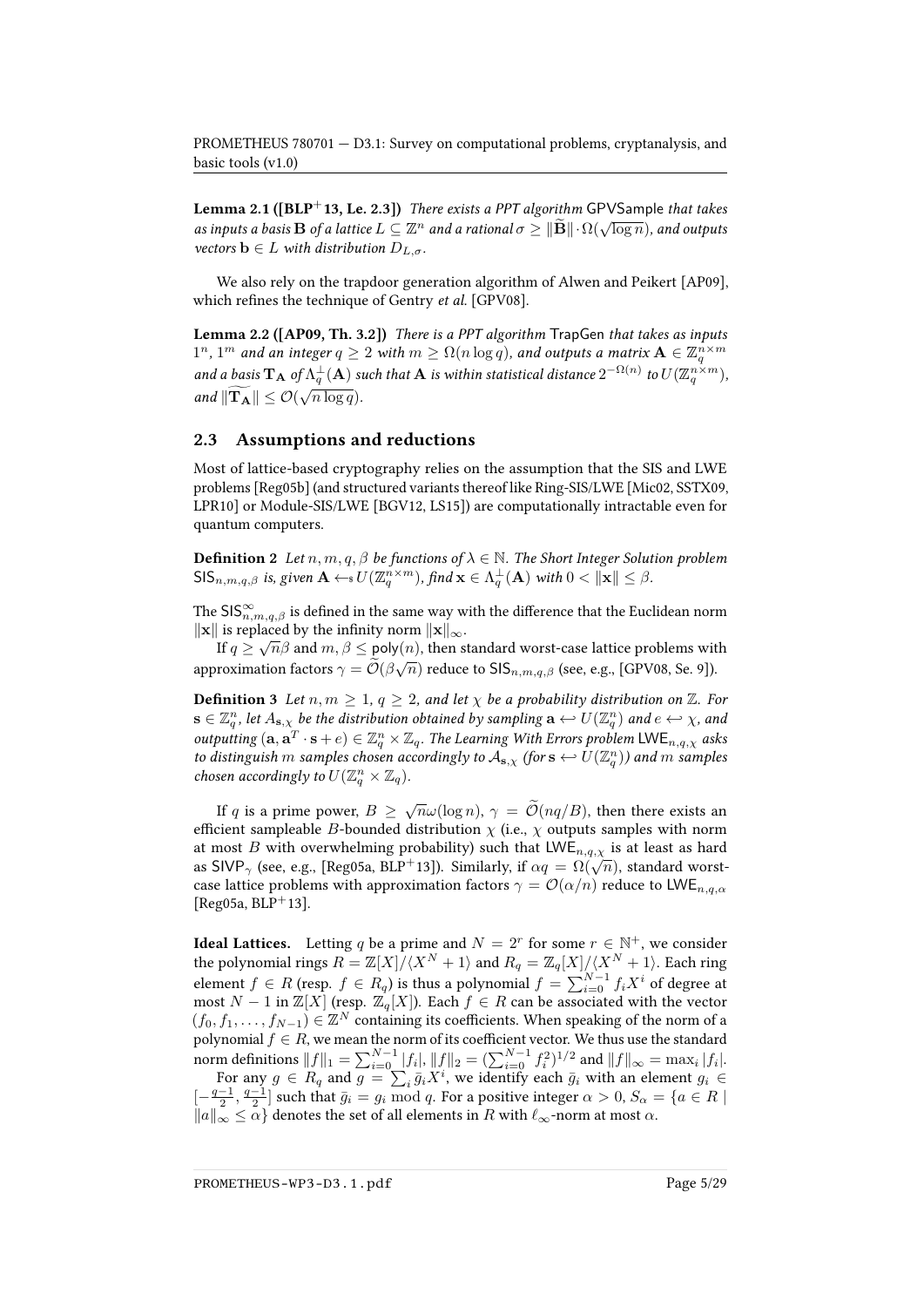**Definition 4 ([\[LS15\]](#page-26-1))** Let n, m be positive integers and let a real  $\beta > 0$ . The **Module-SIS** (M-SIS $_{q,n,m,\beta}$ ) problem is, given  $\mathbf{A} \leftarrow$ s $U(R_q^{n\times m})$ , to find a non-zero  $\mathbf{z}\in R$  such that  $\mathbf{A} \cdot \mathbf{z} = \mathbf{0}$  and  $0 \le ||\mathbf{z}|| \le \beta$ .

**Definition 5 ([\[LS15\]](#page-26-1))** Let  $n, m$  be positive integers and let  $\chi$  a distribution over  $R_q$ . The **Module-LWE** (M-LWE<sub>q,n,m,x</sub>) problem is to distinguish between m uniform samples  $(\mathbf{a}_i, b_i) \leftarrow \mathbf{s} \, U(R_q^n \times R_q)$  and  $m$  samples  $(\mathbf{a}_i, b_i) \in R_q^n \times R_q$ , where  $\mathbf{a}_i \leftarrow \mathbf{s} \, U(R_q^n)$  and  $b_i = \mathbf{a}_i^{\top} \mathbf{s} + e_i$  for each  $i \in [m]$ , with  $\mathbf{s} \leftarrow \mathbf{s} \chi^n$ .

Some applications of Module-LWE [\[DPLS18\]](#page-22-0) use a distribution  $\chi$  which is simply the uniform distribution over  $S_1 = \{a \in R_q \mid ||a||_{\infty} \leq 1\}$ , in which case M-LWE retains its hardness as long as the number of samples is not too large.

There have been in-depths studies of these assumptions in the last decade, the main focus having been the relationship of (Module-)LWE with standard worst-case lattice problems [\[Ajt96,](#page-19-0) [Reg05b,](#page-27-0) [LS15\]](#page-26-1). We will attempt to better understand the quantum hardness of these problems: first with improved quantum reductions between them and second with better relationships with standard quantum problems. As this is pure research, success is highly unpredictable. We cryptanalysis (a hardness proof can be viewed as a "Cryptanalysis with some hints").

### 2.4 Cryptanalysis

While the linear algebra formalism offered by LWE and SIS is very convenient for designing and proving the security of cryptographic scheme, their cryptanalysis requires to take a more geometric point of view. Indeed, the SIS problem can be interpreted as the problem of finding a short vector (not necessarily the shortest) in a lattice, while LWE is more of a lattice decoding problem: given a noisy lattice point, separate the noise from the lattice point. This conversion will be explained in Section [2.4.2.](#page-6-0)

Such problems have a long history, predating lattice-based cryptography. Algorithmically, it starts with the lattice reduction algorithm of LLL [\[LLL82\]](#page-25-1), but the mathematical notion of lattice reduction itself has been studied for centuries. Nevertheless, the precise behavior of those algorithm remains quite hard to understand precisely: while we have very little doubt about the exponential hardness of lattice problems, determining precisely how hard it is remains a difficult question, and progress is still being made. A brief state of the art is presented in Section [2.4.1.](#page-5-0)

Furthermore, the growing interest for using lattice with extra algebraic structure to make scheme more efficient (Ring-SIS/LWE) opens the door to other approaches. For quite a while, most structured variants were thought to be essentially as secure as unstructured one. But recent results, using a quantum algorithm for the Hidden-Subgroup problem, have led to demonstrate an asymptotic gap of hardness. Such a gap does not disqualifies structured lattices, but calls for serious scrutiny. Those recent developments are presented in Section [2.4.1.](#page-5-0)

### <span id="page-5-0"></span>2.4.1 Lattice Reductions

Lattice reduction algorithms try to produce a basis with short and nearly orthogonal vector, given an integer lattice.

Lattice reduction algorithms have been studied for many years in [\[LLL82,](#page-25-1) [Sch87,](#page-28-1) [GN08,](#page-23-0) [HPS11,](#page-24-1) [CN11,](#page-22-1) [MW16\]](#page-26-2). From a theoretical perspective, the best lattice reduction algorithm is the slide reduction algorithm from [\[GN08\]](#page-23-0). Alternatively, we may call the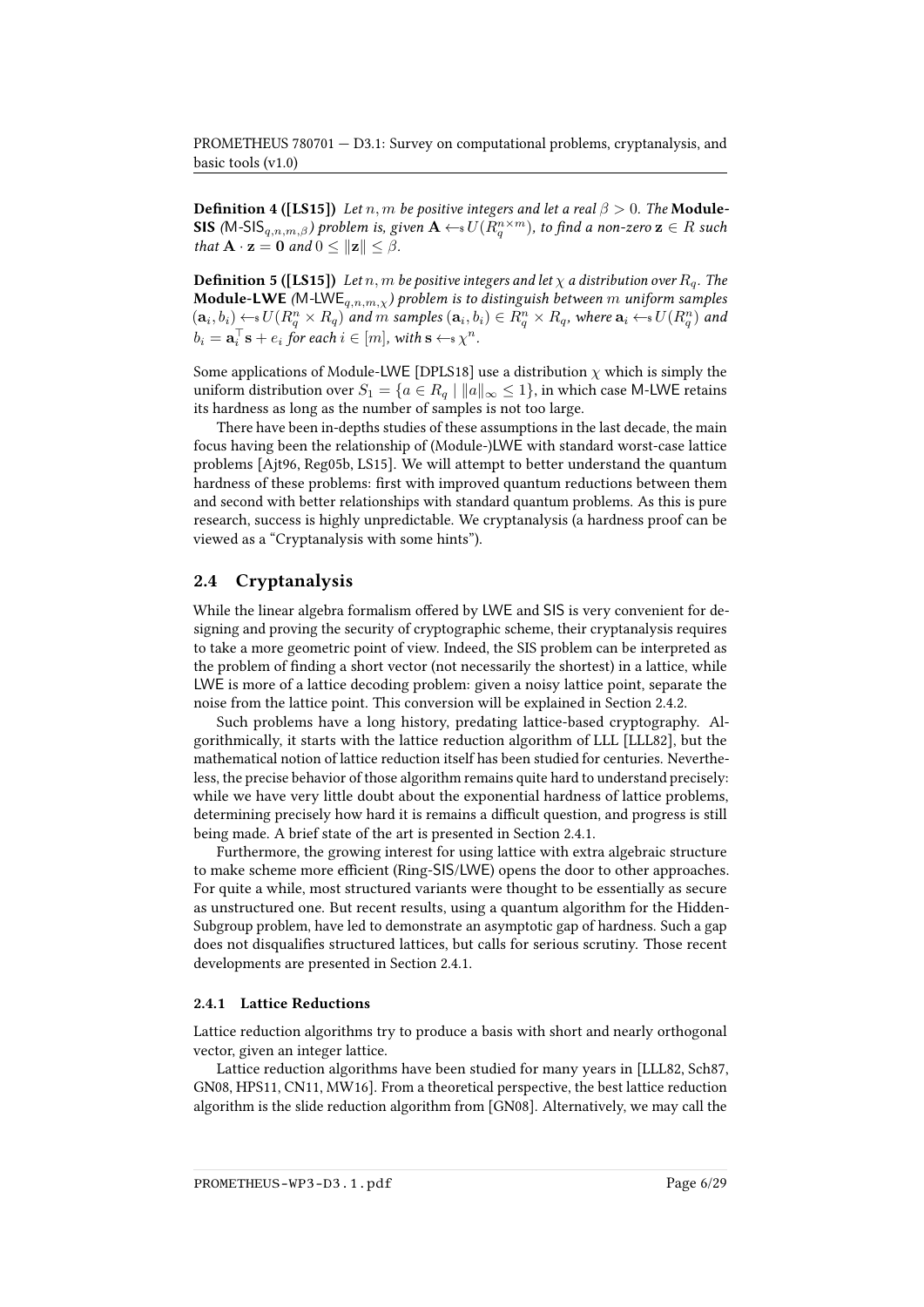BKZ algorithm [\[Sch87\]](#page-28-1) and its variants [\[HPS11,](#page-24-1) [CN11\]](#page-22-1), performing best in practice. Several public implementations of the BKZ algorithm exist [\[dt17,](#page-22-2) [Sho,](#page-28-2) [AWHT16\]](#page-20-2). The BKZ algorithm is parameterized by a block size  $\beta$  and consists of repeated calls to an oracle solving the Shortest Vector Problem (SVP) in dimension  $\beta$  combined with calls to the LLL algorithm.

To express the output quality of a lattice reduction, we may relate the shortest vector in the output basis to the volume of the lattice in the Hermite-factor regime or to the shortest vector in the lattice, in the approximation-factor regime.

The BKZ- $\beta$  algorithm repeatedly calls an SVP oracle for finding (approximate) shortest vectors in dimension or *block size*  $\beta$ . After BKZ- $\beta$  reduction, we call the basis  $BKZ-\beta$  reduced and in the Hermite-factor regime assume [\[Che13\]](#page-22-3) that this basis contains a vector of length  $\|\mathbf{b}_0\|=\delta_0^d\cdot\mathrm{Vol}(\Lambda)^{1/d}$  where  $\delta_0=\beta^{\Theta(1/\beta)}$  and where Vol $(\Lambda)$  is the volume of the lattice.

In the approximation-factor regime, we are interested in finding a vector not much longer than some unusually short vector, i.e. a vector that is shorter than predicted for a random lattice. If the unusually short vector is the only vector in that range, this implies we find the target vector. Specifically, we assume that we can find the unusually short vector v if [\[ADPS16,](#page-19-1) [AGVW17\]](#page-19-2) if the following condition is satisfied:

$$
\sqrt{\beta/d} \, \|(v)\| \le \delta_0^{2\beta - d} \operatorname{Vol}(\Lambda)^{1/d}.\tag{1}
$$

Increasing the parameter  $\beta$  leads to a smaller  $\delta_0$  but also leads to an increase in run-time; the run-time grows at least exponentially in  $\beta$ . The two main families of algorithms that can be used to realise the SVP oracle inside BKZ are enumeration and sieving.

**Sieving.** The cost of sieving on a random lattice of dimension  $\beta$  is  $2^{c\beta + o(\beta)}$ , where  $c = 0.292$  classically [\[BDGL16\]](#page-20-3). Some authors replace  $o(\beta)$  by a constant based on experiments in [\[Laa15b\]](#page-25-2), some authors omit it. We note that sieving, while only singly exponential in time, is also exponential in memory. While it was generally assumed that sieving remains uncompetitive in practice compared to enumeration, recent practical improvements suggest that it may soon become competitive [\[Duc18\]](#page-22-4).

**Enumeration.** In contrast, enumeration costs  $2^{c_1\beta \log \beta + c_2\beta + c_3}$  [\[Kan83,](#page-24-2) [MW15\]](#page-26-3) but only polynomial memory. The worse case complexity of enumeration is  $2^{1/(2e)\beta\log\beta+\Theta(\beta)}$ and curve fitting of data available in  $[CN11]$  suggests that this is indeed the cost of BKZ as currently widely implemented [\[APS15\]](#page-20-4).

### <span id="page-6-0"></span>2.4.2 Solving LWE

We may pursue one of the two following strategies for solving standard LWE over  $\mathbb{Z}_q$ , called the primal and dual strategies. There are other possible strategies but we will point out that they are not competitive.

**Primal.** Find some s' such that  $\|\mathbf{w} - \mathbf{c}\|$  with  $\mathbf{w} = \mathbf{A} \cdot \mathbf{s}'$  is minimized, under the guarantee that w is not too far from c. This is known as the Bounded Distance Decoding problem (BDD). To solve BDD, we may embed the BDD instance into a unique SVP (uSVP) instance and apply lattice reduction to solve it. We can then use the estimates for the approximation-factor regime to estimate the required block size. For the primal attack, only one BKZ call suffices, i.e. the attack either succeeds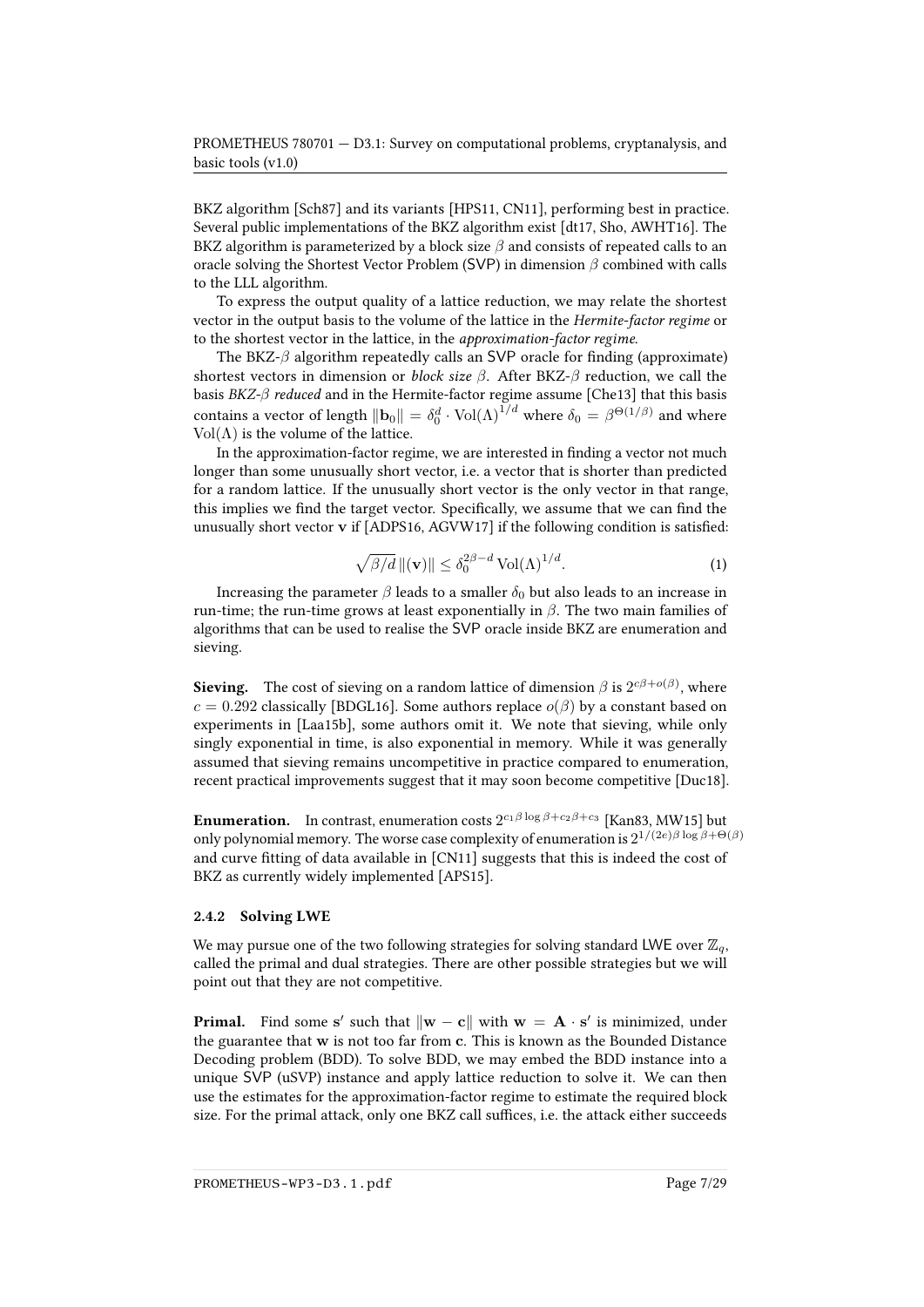with high probability or it fails. To solve BDD, we may also perform lattice reduction followed by lattice point enumeration [\[LP11,](#page-25-3) [LN13\]](#page-25-4).

Dual. Find a short y in the integral row span of A. This problem is known as the Short Integer Solution problem (SIS). Given such a y, we can then compute  $\langle y, c \rangle$ . On the one hand, if  $c = A \cdot s + e$ , then  $\langle y, c \rangle = \langle y \cdot A, s \rangle + \langle y, e \rangle \equiv \langle y, e \rangle \pmod{q}$ . If y is short then  $\langle y, e \rangle$  is also short. On the other hand, if c is uniformly random, so is  $\langle y, c \rangle$ , cf., for example, [\[LP11\]](#page-25-3).

Note that the dual attack solves the decision version of LWE. Thus, applying the Chernoff bound to amplify an advantage  $\epsilon$  to a constant advantage, we need to perform  $\approx 1/\epsilon^2$  experiments and pick by majority vote. However, for the dual attack, too, we can assume that one BKZ call is sufficient: A BKZ- $\beta$  call is followed by  $\approx 1/\epsilon^2$  calls to LLL. This assumption is justified heuristically in that we can rerandomise an already reduced basis followed by some light lattice reduction such as LLL to achieve a different basis which is almost as reduced as the input [\[Alb17\]](#page-19-3). Alternatively, [\[ADPS16\]](#page-19-1) argues that sieving outputs exponentially short vectors which can be used (assuming they behave sufficiently close to independent) to amplify the success probability.

Combinatorial Techniques. Both of the above strategies can be augmented with combinatorial techniques. This is often beneficial when the LWE secret follows a small (and/or) sparse distribution, such as a binary  $\{0, 1\}$  or ternary  $\{-1, 0, 1\}$  distribution. In case of the dual attack, we can view the dual attack as a dimension reduction technique when applied to only a subset of the columns of  $A$  [\[Alb17\]](#page-19-3). Then, the smaller LWE instance (with a larger error) can be solved e.g. using exhaustive search. In case of the primal attack, we can guess components of the secret to run the attack on a smaller instance.

Other Methods. The dual strategy can also be realized using variants of the BKW algorithm [\[GJS15,](#page-23-1) [KF15\]](#page-24-3). However, for the parameter choices considered here, these algorithms are not competitive with lattice-reduction based algorithms.

Furthermore, Arora and Ge proposed an asymptotically efficient algorithm for solving LWE [\[AG11\]](#page-19-4), which was later improved in [\[ACF](#page-19-5)<sup>+</sup>15]. However, these algorithms involve large constants in the exponent, ruling them out for parameters typically considered in cryptography such as here.

### 2.4.3 Quantum Algorithms

The quantum algorithms can be classified into two classes. The first classes consist of algorithm obtained by accelerating classical algorithm using Grover's quadratic speed-up. The second class consists in polynomial time algorithm based on the Hidden-Subgroup Solvers [\[EHKS14\]](#page-23-2), a generalization of Shor's quantum factoring algorithm. While there is no indication that general lattices are vulnerable to this second class of algorithms, recent results [\[BS16,](#page-21-1) [CDPR16,](#page-21-2) [CDW17\]](#page-21-3) have shown a hardness gap between cyclotomic ideal lattices (related to the lattices appearing in Ring-LWE and Ring-SIS) and general lattices.

Grover-like accelerations. Grover's algorithm provides a generic quadratic speedup to unstructured search problems, and for example forces on to double the key-size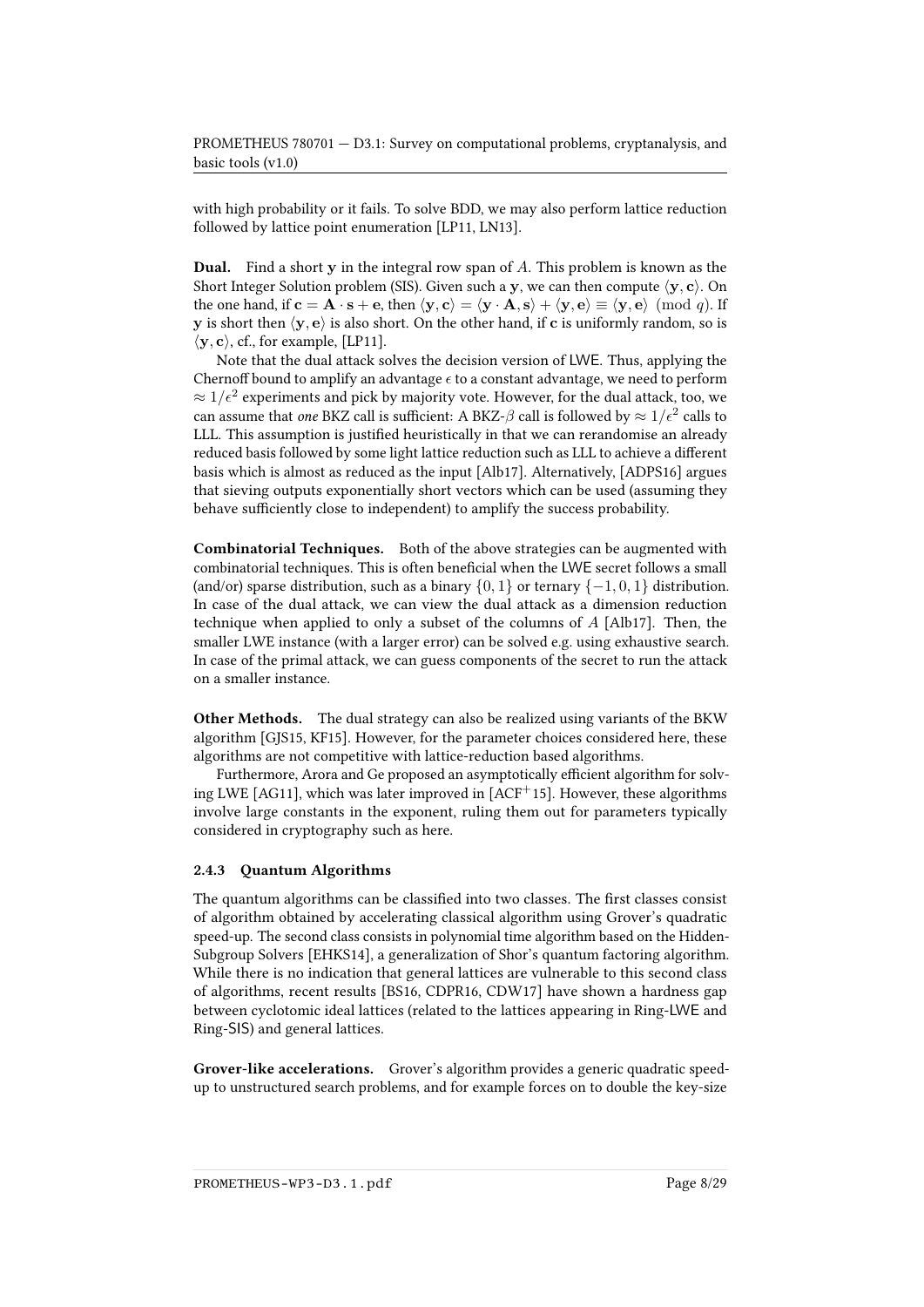of symmetric cryptographic primitives, assuming a quantum computer can run as fast as a classical one.

It is not straigthforward to adapt Grover's speed-up to lattice algorithm. In the case of lattice enumeration, the work of Montanaro [\[Mon15\]](#page-26-4) has lead experts to believe in a quadratic speed-up for enumeration, which was very recently confirmed by Aono et al. [\[ANS18\]](#page-20-5). In the case of case of Sieving, speed-ups were also found, yet there are much less than quadratic [\[Laa15a\]](#page-25-5), only decreasing the asymptotic complexity from  $2^{.292n+o(n)}$  down to  $2^{.265n+o(n)}$ . Moreover, such algorithm would require exponential amount of Quantumly accessible RAM, so even if they appear theoretically more promising than enumeration, their practical implementation may be vey costly or unfeasible.

This unresolved comparison makes post-quantum security estimate rather delicate, unless one is ready to pay for a comfortable margin. It should also be noted that dust has not yet fully settled, as the latest asymptotic improvements are only a few years old.

Hidden-Subgroup based algorithm for algebraic lattices. The main drawback of lattice-based cryptography is its large memory and bandwidth footprints: a lattice is represented by a basis, i.e. a  $m \times n$  matrix for a dimension m of several hundreds. For efficiency reasons, it is tempting to rely on structured lattices, such as lattices generated by a circulant matrix. The earliest example of such a cryptosystem is the NTRUENCRYPT proposal from Hoffstein et al. [\[HPS98\]](#page-24-4). Algebraically, those lattices can be viewed as ideals or modules over cyclotomic number fields.

Nevertheless, there is no guarantee that hard lattice problems remain hard on particular classes of structured lattices, and indeed, a series of results [\[EHKS14,](#page-23-2) [CGS14,](#page-21-4) [BS16,](#page-21-1) [CDPR16,](#page-21-2) [CDW17\]](#page-21-3) have lead to new quantum algorithms solving certain ideal lattice problems. To the best of our knowledge, the same problems remain hard over arbitrary lattices, even with a quantum computer. More precisely, for certain subexponential approximation factors  $\alpha$ ,  $\alpha$ -SVP on ideal lattices admit a polynomial-time algorithm, as depicted in Figure [1.](#page-9-0) A detailed survey on these results can be found in [\[Duc17\]](#page-22-5).

The impact of these new algorithm remain nevertheless unclear: beyond breaking some exotic lattice-based cryptosystem directly based upon principal ideal of cyclo-tomic rings (namely, the original FHE scheme of Gentry [\[Gen09\]](#page-23-3) and the SoLILOQUY encryption scheme [\[CGS14\]](#page-21-4)), we have not found yet how to apply them to Ring-SIS and Ring-LWE. In other words, while we have proof that such problem are at least as hard as ideal-SVP [\[Mic02,](#page-26-0) [SSTX09,](#page-28-0) [LPR10\]](#page-25-0), we do not know of any converse reduction.

### 2.4.4 Open Problems

The most important question is certainly the quantum security of Ring-LWE and Ring-SIS. While not directly affected by the quantum algorithm discussed above, their security must be questioned more than ever, as the best guarantee for a security assumption is the resistance to years of relentless cryptanalysis effort. Such a difficult (and ideally impossible) goal is fortunately paved with interesting intermediate and more realistic results. For example, what can be done using an unlimited pre-computation, or can we determine precisely the performance of the quantum Ideal-SVP algorithm.

Yet another crucial goal when it comes to practice is also to quantify as precisely as possible the hardness under known approaches. To this end, we must go beyond the asymptotic complexity discussed above, and propose heuristic improvements that could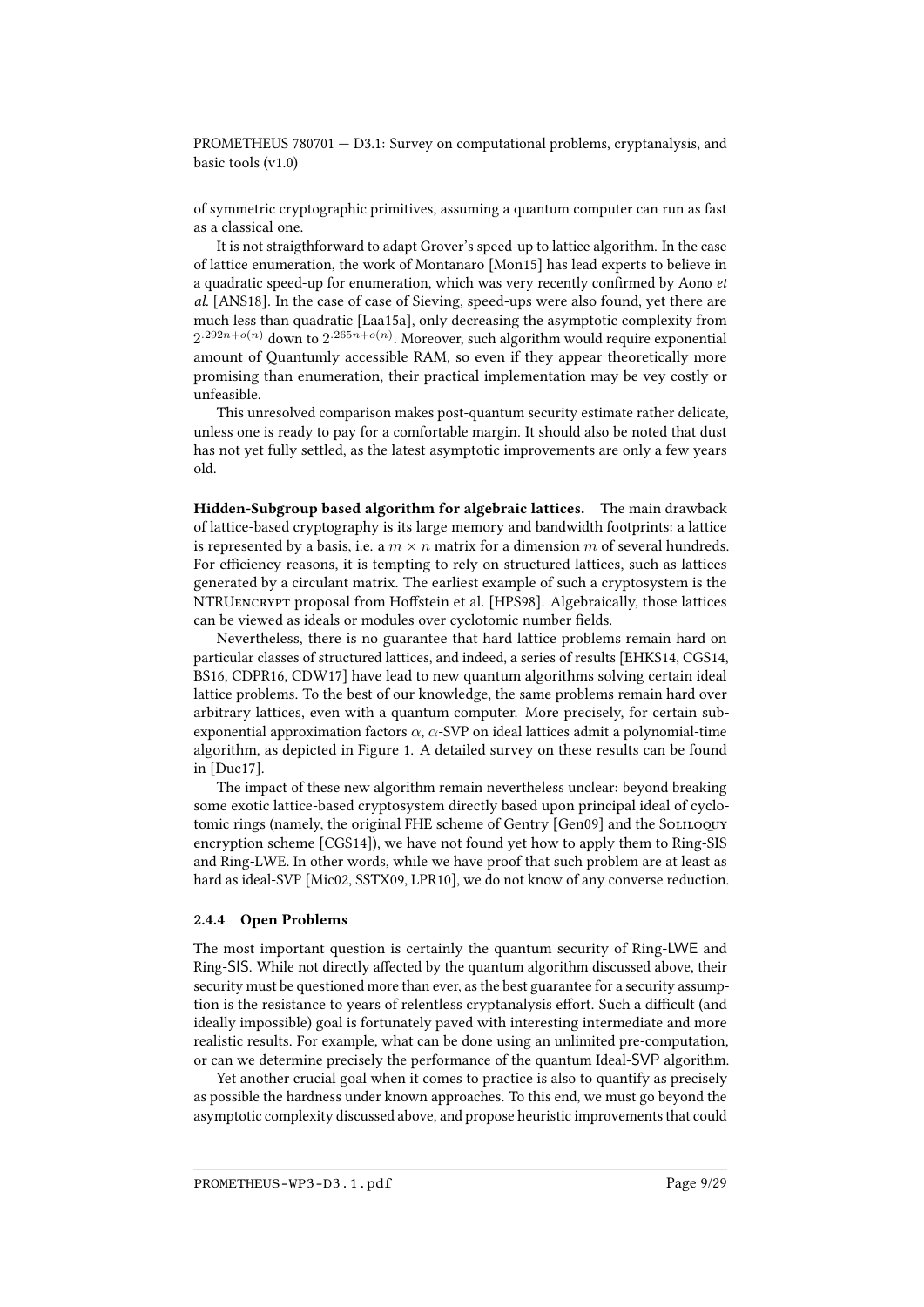PROMETHEUS 780701 — D3.1: Survey on computational problems, cryptanalysis, and basic tools (v1.0)



<span id="page-9-0"></span>Figure 1: Best known quantum algorithm for general  $\alpha$ -SVP (left), and for  $\alpha$ -SVP in cyclotomic ideal lattices (right).

be asymptotically negligible, yet quite significant in practice. While such an effort has been done for enumeration, sieving seems to have, up to recent work mostly subject to asymptotic studies; this seems to be a question to prioritize. Developing tradeoffs between enumeration and sieving also seems like an important question, as the exponential memory requirement of sieving will become problematic, counterbalancing its better asymptotic running time.

### 2.5 Quantum Random Oracles

Building provably secure cryptosystems in a classical setting (i.e., without assuming quantum access) has been the focus of intensive research in the last decades. Considering provable security in a post-quantum setting comes with a number of new, sometimes quite subtle, challenges. Tackling these will be one of the goals of this task, which will set the foundations for a number of later tasks.

Provable security means that one proves security of a given cryptosystem relative to some hard computational assumption by means of a security reductions: one shows, via a reduction, that if the computational assumptions holds, then the cryptosystem is secure in some well defined security model. Such a security model is usually given as an interactive probability experiment in which an adversary is run. We refer to standard text books by Goldreich [\[Gol01\]](#page-23-4) and Katz/Lindell [\[KL07\]](#page-25-6). The experiment precisely defines the adversary's capabilities and its winning condition. In a post-quantum world, an adversary may access some parts of the system via a quantum computer. This is in particular the case for so called "offline" primitives, i.e., cryptographic building blocks that can be implemented and executed without having to interact with the whole system. For example, if the security model provides the adversary access to an idealized hash function, then it is realistic to assume that the access is "quantum". This is called the quantum random oracle model (QROM) [\[BDF](#page-20-6)<sup>+</sup>11]. We will study a number of relevant advanced security models and model their post-quantum counterparts. To this end we will also consider objects like the quantum ideal cipher model or the quantum random permutation model. One central question will be how to even define the concept of "indifferentiability" in the quantum setting.

Once quantum security models are defined, the next step is to provide general techniques for proving security in these models. Again, compared to the classical setting, a number of subtleties arise in the quantum world. For example, one cannot use the rewinding technique, which is a popular technique for proving classical security of signature schemes. Neither can we use pre-image awareness of a quantum random oracle, which has been a crucial technique in almost all classical random oracle proofs.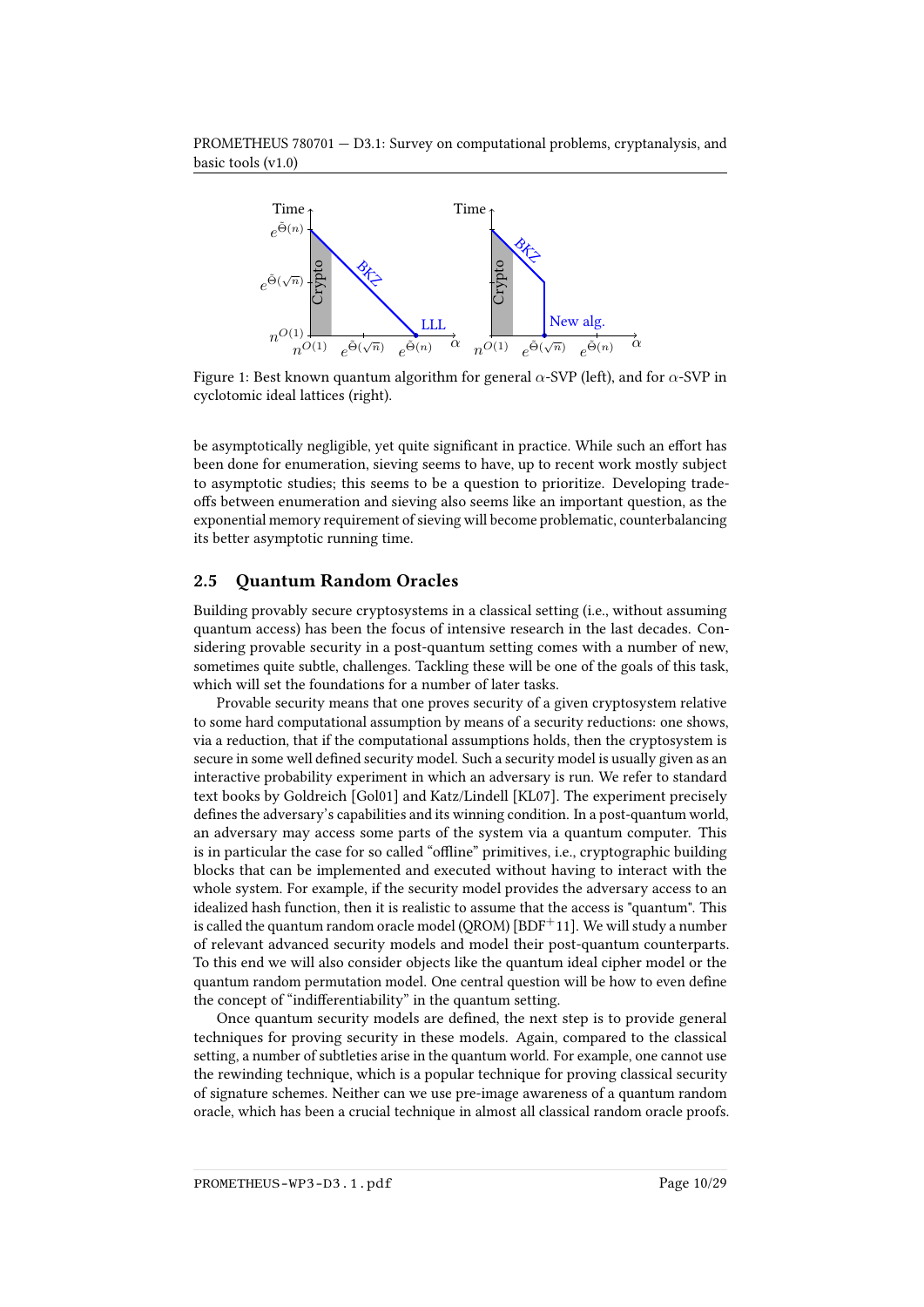Open Problems. We intend to develop a toolbox of techniques to deal with general provable security problems in quantum models. This will be crucial input to the other part of the project that will use the toolbox to provide provably secure and efficient cryptosystems in the QROM. We will also look at generic implications between basic primitives in the QROM. Another task will be to find useful relaxations of the QROM such that security proofs are still meaningful in the quantum setting, but are easier to execute. A major problem in the QROM setting is the tightness of the security reduction. In particular, almost all known security reductions are highly non-tight. This, in turn, means a massive increase in the system parameters that usually renders the cryptographic primitive rather inefficient. The central open problem in this setting is to find out if the non-tightness is inherent or if tightness can be improved with more sophisticated security reductions.

# <span id="page-10-0"></span>3 Implementation issues

We now consider implementation issues related to lattice-based cryptography. We first survey lattice trapdoors and then talk about side channel attacks.

## 3.1 Trapdoors

A trapdoor function is a function that is efficiently computable by anyone, but can only be efficiently inverted using a secret information, called the trapdoor, built at the time of the function generation. In lattice-based cryptography, the function is typically associated with a lattice, and the trapdoor generally consists of a short basis of that lattice, c.f. Def. [2.2.](#page-4-0) Unlike trapdoor functions like RSA, those in lattice-based cryptography are not injective. This means that when it is inverted (using the trapdoor), a choice should be made among pre-images. It turned out that the simplest inversion algorithms (e.g., Babai Nearest Plane's algorithm [\[Bab86\]](#page-20-7)) lead to a statistical leakage of the trapdoor. Early lattice signature schemes were completely broken because of this leak [\[NR09,](#page-27-2) [DN12b\]](#page-22-6). Fortunately, sampling the preimage according to a discrete Gaussian distribution that does not depend on the choice of the trapdoor basis is a provably safe countermeasure [\[Kle00,](#page-25-7) [GPV08\]](#page-24-0). While this is in theory a simple algorithm, obtaining a practical implementation raises numerous issues that make the use of trapdoors prohibitive in many cases.

## 3.1.1 Generating and using lattice trapdoors

Generating lattices with trapdoors has been a major research focus for decades and the first attempt can be traced back to Merkle and Hellman in 1978 [\[MH06\]](#page-26-5). Until the NTRU encryption scheme [\[HPS98\]](#page-24-4), most attempts have been broken, as the generated lattices were more vulnerable than random ones. One of the achievements of modern lattice-based cryptography was to provide a method of generating trapdoors [\[Ajt99\]](#page-19-6) for lattices that are uniformly distributed in a family for which there is signicant evidence that finding short vectors with non-negligible probability is computationally hard [\[Ajt96\]](#page-19-0). The most efficient construction to date is the one of Micciancio and Peikert [\[MP12\]](#page-26-6) that relies on a so-called gadget matrix corresponding to base-2 representation of integers. The construction of [\[MP12\]](#page-26-6) has other virtues, in particular some form of homomorphism that led to very powerful attribute-based encryption schemes [\[GVW15\]](#page-24-5), among others.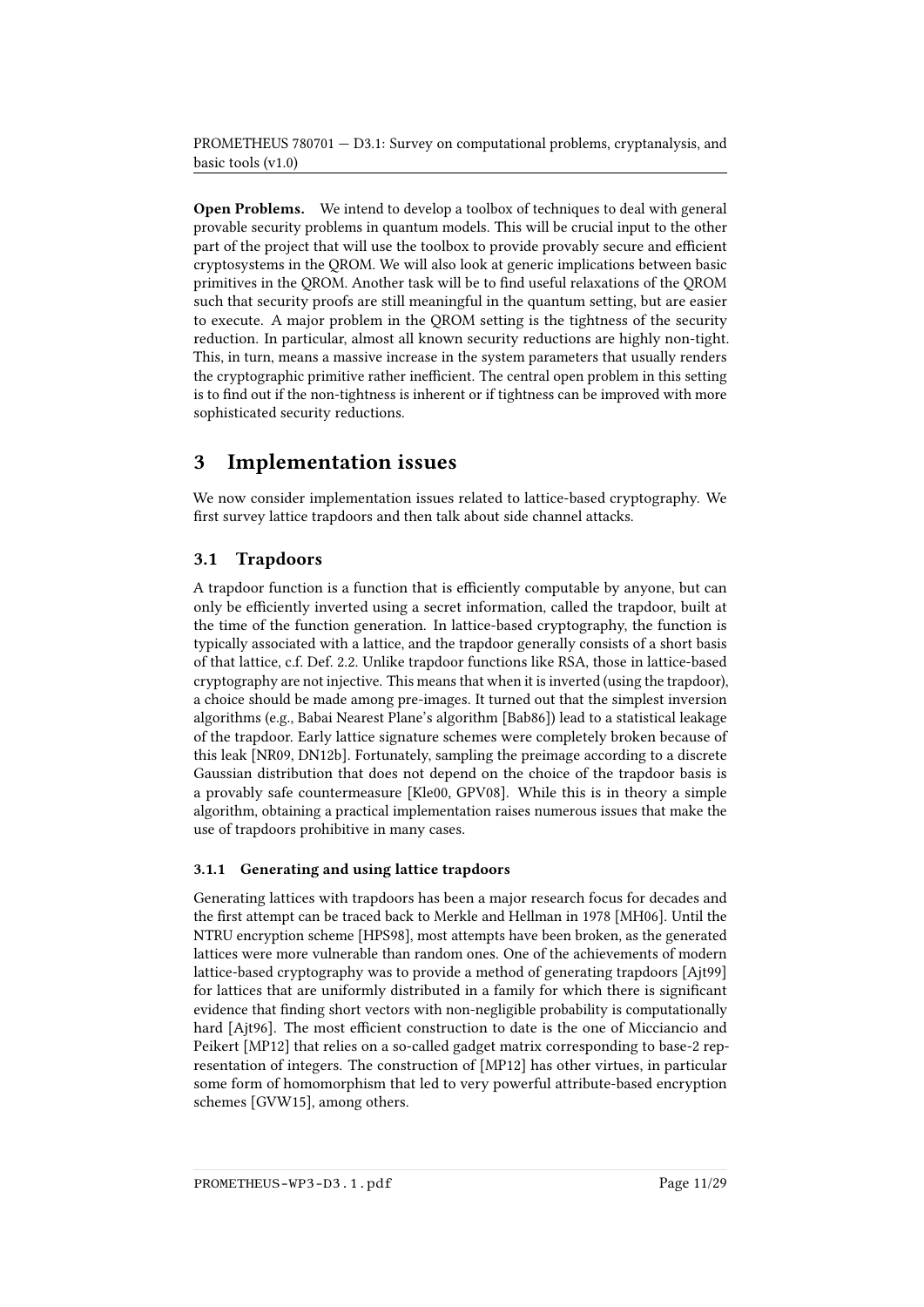However, using lattice trapdoors remains quite impractical with current techniques. Two significant obstacles can be pointed out. The first concerns the memory requirement of the technique of [\[Kle00,](#page-25-7) [GPV08\]](#page-24-0), which requires storing the full Gram-Schmidt-Orthogonalisation (GSO) of the secret short basis. This matrix remains huge even for structured lattices (e.g., module lattices), because the naive GSO algorithm breaks the structure of the basis. Fortunately, new orthogonalisation algorithms should allow to tackle this issue [\[DP16\]](#page-22-7). The second obstacle is the concrete arithmetic used for computing the GSO. Exact arithmetic is prohibitive, as the sizes of the numerators and denominators of the rationals involved are too large. Instead, one may rely on floating-point arithmetic, but the known bounds on the numerical precision for ensuring security are currently too high for efficient implementations. Again, recent theoretical results  $[BLR+18]$  $[BLR+18]$  suggest tools to solve this practical issue.

### 3.1.2 Statistical arguments

The use of statistical arguments is even more prevalent in lattice-based cryptography than in classical cryptography, and this fact is even more acute in the case of algorithms manipulating lattice-trapdoors, for two reasons:

- All known trapdoor samplers are parameterized with a standard deviation, and their correctness (in the sense that they behave similarly to a perfect oracle) increases continuously with the standard deviation. The most natural way to modelise that correct behavior is to use measures of divergence between distributions:
- More specific to trapdoor samplers is the fact that they rely on floating-point arithmetic (FPA): even among lattice-based algorithms, this is quite specific to trapdoor samplers and until now, there has been no way to avoid that in all genericity. FPA needs to be handled with care as it changes the behavior of an algorithm: for example, rounding  $0.5 + \epsilon$  to the nearest integer yields very different outcomes whether FPA errors make  $\epsilon$  to be positive or negative. In the case of lattice trapdoor algorithms, statistical arguments have so far proved to be the best solution for handling uncertainties introduced by FPA;

As usually in cryptography, the statistical distance has been a valuable tool to provide statistical arguments for lattice trapdoor algorithms. This was done in [\[GPV08\]](#page-24-0) to estimate the required standard deviation, then the analysis was refined and extended to analyze the required precision in [\[DN12a,](#page-22-8) [LP15\]](#page-25-8). However, the analysis was not optimal and in particular the required precision (about  $\lambda$  bits of precision, where  $\lambda$  denotes the security parameter) precluded the efficient use of lattice trapdoor algorithms.

More specific divergences can provide tighter arguments as they are more fit to the specificities of lattice-based cryptography, for example the Kullback-Leibler divergence [\[PDG14,](#page-27-3) [DLP14\]](#page-22-9) allows to decrease the required precision down to about  $\lambda/2$  bits.

In lattice-based cryptography, the most powerful metric to this date has been the Rényi divergence [\[BLL](#page-21-6)+15, [Pre17\]](#page-27-4). As the efficiency of the latter depends on the number of queries granted to an attacker, it allows much tighter proofs under reasonable assumptions for lattice-trapdoor algorithms  $[BLL^+15, Pre17, HLS18]$  $[BLL^+15, Pre17, HLS18]$  $[BLL^+15, Pre17, HLS18]$  $[BLL^+15, Pre17, HLS18]$  $[BLL^+15, Pre17, HLS18]$ , but is sometimes delicate to use as it is not a distance.

Other interesting notions have been introduced along the way. The max-log distance [\[MW17\]](#page-26-7) can be combined with the Rényi divergence [\[Pre17\]](#page-27-4) for maximal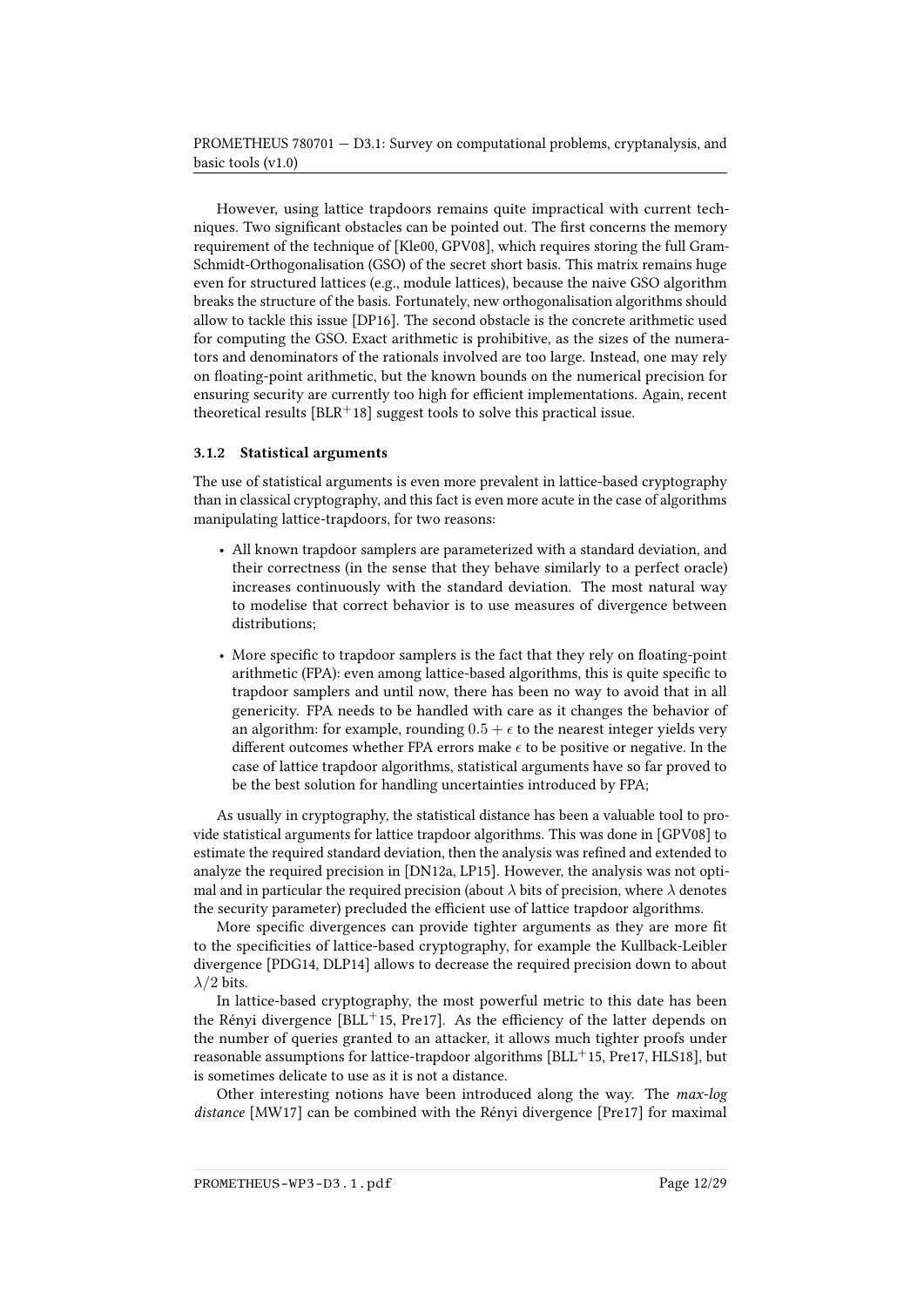efficiency and ease of use. Finally, [\[MW18\]](#page-26-8) introduced a new notion of adversarial advantage, which in the case of sampling algorithms allows sharper arguments for decision games. Unfortunately, the arguments are currently not as sharp as in the case of the Rényi divergence for search games.

### 3.1.3 Implementation

Because of the conjoint use of (high-precision) floating-point arithmetic and discrete Gaussian, it has long been delicate to implement lattice-trapdoor algorithms. Even though the original first mention of trapdoor sampling [\[GPV08\]](#page-24-0) dates back to 2008, it has not been publicly implemented before the proof-of-concept signature scheme of [\[EB13\]](#page-23-5).

A line of works by Lyubashevsky, Prest and their co-authors has set to design and implement efficient schemes based on lattice trapdoors. In [\[DLP14\]](#page-22-9), the IBE from [\[GPV08\]](#page-24-0) was implemented<sup>[1](#page-12-0)</sup>, and algorithmic improvements were proposed and implemented in [\[LP15\]](#page-25-8). These two articles provide links to open-source implementations. Another implementation of the IBE from [\[DLP14\]](#page-22-9) was proposed in [\[MSO17\]](#page-26-9).

More recently, Ducas and Prest [\[DP16\]](#page-22-7) proposed and implemented an algorithmic improvement to trapdoor sampling, and their algorithm was subsequently implemented in the signature scheme  $\text{Falcon}^2$  $\text{Falcon}^2$   $[\text{PFH}^+$ 17] and the hierarchical IBE LATTE [\[CG17\]](#page-21-7).

In parallel, the lattice trapdoor algorithm of Micciancio and Peikert [\[MP12\]](#page-26-6), which relies on specific algorithmic tricks, has been implemented in the IBE scheme of  $[GPR+17]$  $[GPR+17]$ . [\[GM18\]](#page-23-6) proposed a few algorithmic improvements to it, and these improve-ments were incorporated in the library PALISADE<sup>[3](#page-12-2)</sup>.

A building block of trapdoor sampling which is particularly tricky to implement is the generation of discrete Gaussians over  $\mathbb Z.$  Interesting algorithms were proposed and implemented in [\[MW17,](#page-26-7) [HLS18,](#page-24-6) [KHR](#page-24-8)<sup>+</sup>18]. Finally, since generation of discrete Gaussians is delicate to implement properly, a testing suite has been proposed<sup>[4](#page-12-3)</sup> in [\[HO17\]](#page-24-9) to evaluate the "quality" of Gaussians.

### 3.1.4 Alternatives to trapdoors

Another avenue for limiting the cost impact of lattice trapdoors is to design solutions that do not necessitate them.

As an alternative to GPV signatures [\[GPV08\]](#page-24-0) and their extensions (which rely on lattice trapdoors), Lyubashesky [\[LM08\]](#page-25-9) proposed a lattice version of Schnorr-like signatures [\[Sch89\]](#page-28-3). Nevertheless, a naive adaptation to the lattice setup of Schnorr signatures would also be susceptible to statistical leakages. It is solved by a technique called rejection sampling: knowing two distributions  $D_1$  and  $D_2$  which are somewhat close, it is possible to transform samples following distribution  $D_1$  to samples following  $D_2$ , by rejecting some of them according to a well-crafted rejection process (see, e.g., [\[Lyu12\]](#page-26-10)). While care is required, this procedure remains nevertheless significantly simpler than generic Gaussian sampling [\[Kle00,](#page-25-7) [GPV08\]](#page-24-0).

Other cryptographic primitives require only one or a few short vector(s) in the lattice instead of a full short basis. This/these short vector(s) are sometimes called a partial trapdoor. For example, Regev's public-key encryption scheme uses only

PROMETHEUS-WP3-D3.1.pdf Page 13/29

<span id="page-12-0"></span><sup>1</sup><https://github.com/tprest/Lattice-IBE>

<span id="page-12-1"></span><sup>2</sup><https://falcon-sign.info/impl/falcon.h.html>

<span id="page-12-2"></span><sup>3</sup><https://git.njit.edu/palisade/PALISADE>

<span id="page-12-3"></span><sup>4</sup><https://github.com/jameshoweee/glitch>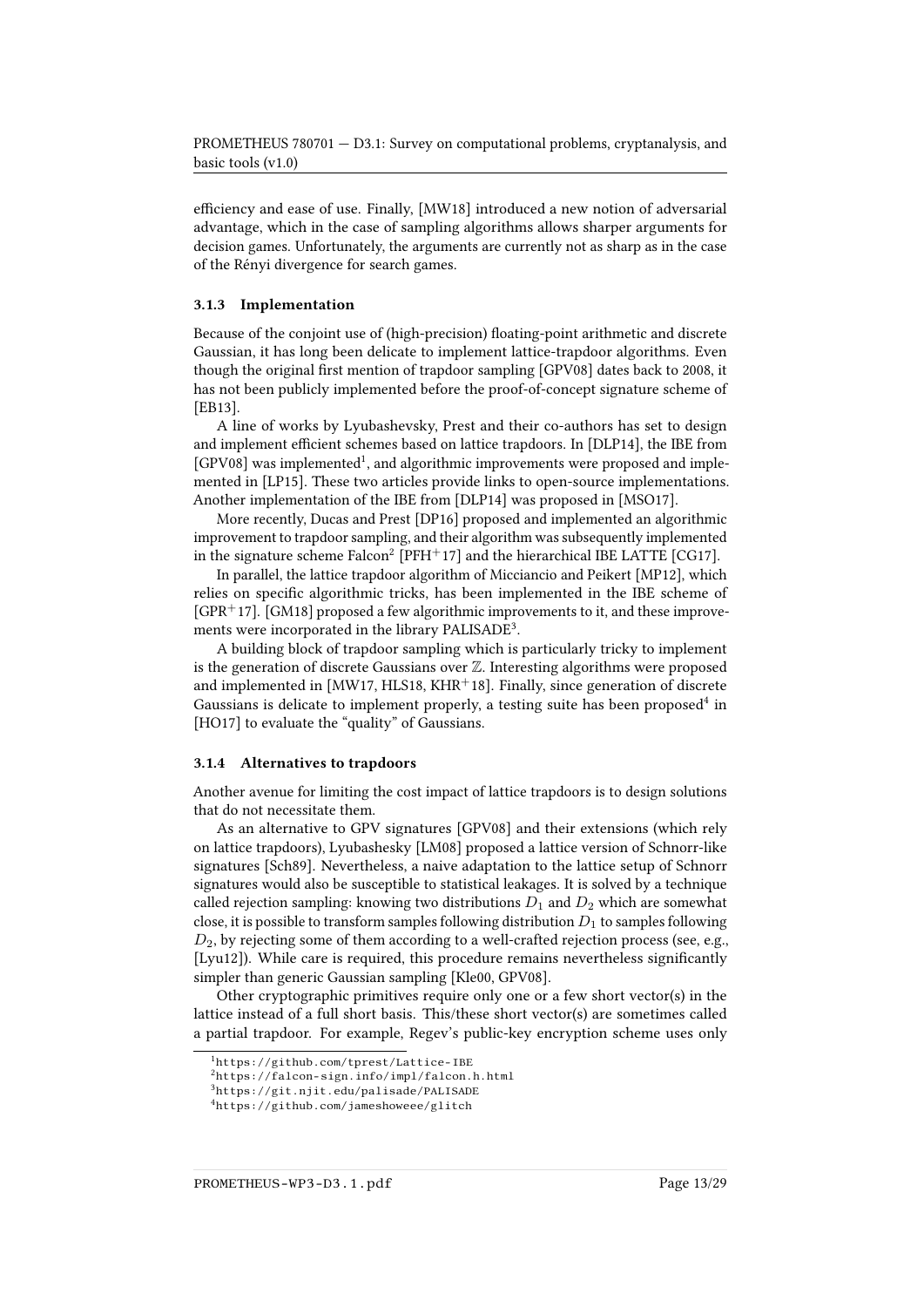one such vector [\[Reg05b\]](#page-27-0). Other examples include the traitor tracing broadcast encryption scheme from [\[LPSS14\]](#page-25-10) and the inner-product functional encryption scheme from [\[ALS16\]](#page-19-7).

### 3.1.5 Open questions

Trapdoor sampling algorithms are not completely practical, for a few reasons.

First, they generally have to rely on floating-point arithmetic, and this brings up the question of the required precision. While recent works  $[Pre17, PFH<sup>+</sup>17]$  $[Pre17, PFH<sup>+</sup>17]$  $[Pre17, PFH<sup>+</sup>17]$  $[Pre17, PFH<sup>+</sup>17]$  have shown that the standard value of  $53$  bits of precision is sufficient in many cases, there remains room for improvement. In particular, these works assume that we are in the presence of search problems, and whether one can achieve the same level of efficiency for decision problems remains an open problem.

An interesting open question which would solve the previous one is whether one can implement lattice trapdoors without floating-point arithmetic. This could be for example achieved via algorithmic tricks.

On a related topic, the generation of discrete Gaussians remains delicate to this date, and no fully satisfying solution has been proposed yet. Therefore, finding such a solution is another open question.

Another interesting direction is to improve the generation of trapdoors themselves. Indeed, the generation of trapdoored lattices leads to quite large lattice parameters impacting the efficiency of the overlying scheme. In particular, it would be interesting to assess whether lattice-coding techniques (e.g., from electrical engineering) could be imported in cryptography for this purpose. Additionally, while the homomorphic properties of lattice trapdoors were mostly a theoretical feature, it could be of practical interest to optimize them for low-degree homomorphisms, and use this limited, lowdegree, homomorphisms in cryptographic design.

### 3.2 Side channel attacks

Implementations of mathematically secure algorithms might still by vulnerable to physical attacks. This applies in particular to embedded applications since the attacker is in possession of the device which executes the algorithm. Such an adversary is free to not only control the input to the device and closely monitor the device, observing its physical properties whilst it performs the cryptographic operations. These physical variables, such as the timings required to perform computations, or the instantaneous power consumed during execution of the algorithm, may be sampled and recorded and used to derive intermediate values of the algorithms. In this report we examine possible attack vectors for implementations of lattice-based algorithms and discuss possible countermeasures to prevent these kind of attacks. We also give an overview of the state of the art in the field of side-channel analysis of lattice-based cryptography.

### 3.2.1 Physical Attacks

In this section, we discuss attacks exploiting physical properties of an implementation to gain knowledge of the secret key used in the executed algorithm. One distinguishes between passive attacks in which the attacker only monitors information, like execution time, power consumption, or electromagnetic radiation, and active attacks in which the attacker is allowed to interfere in the execution of the cipher.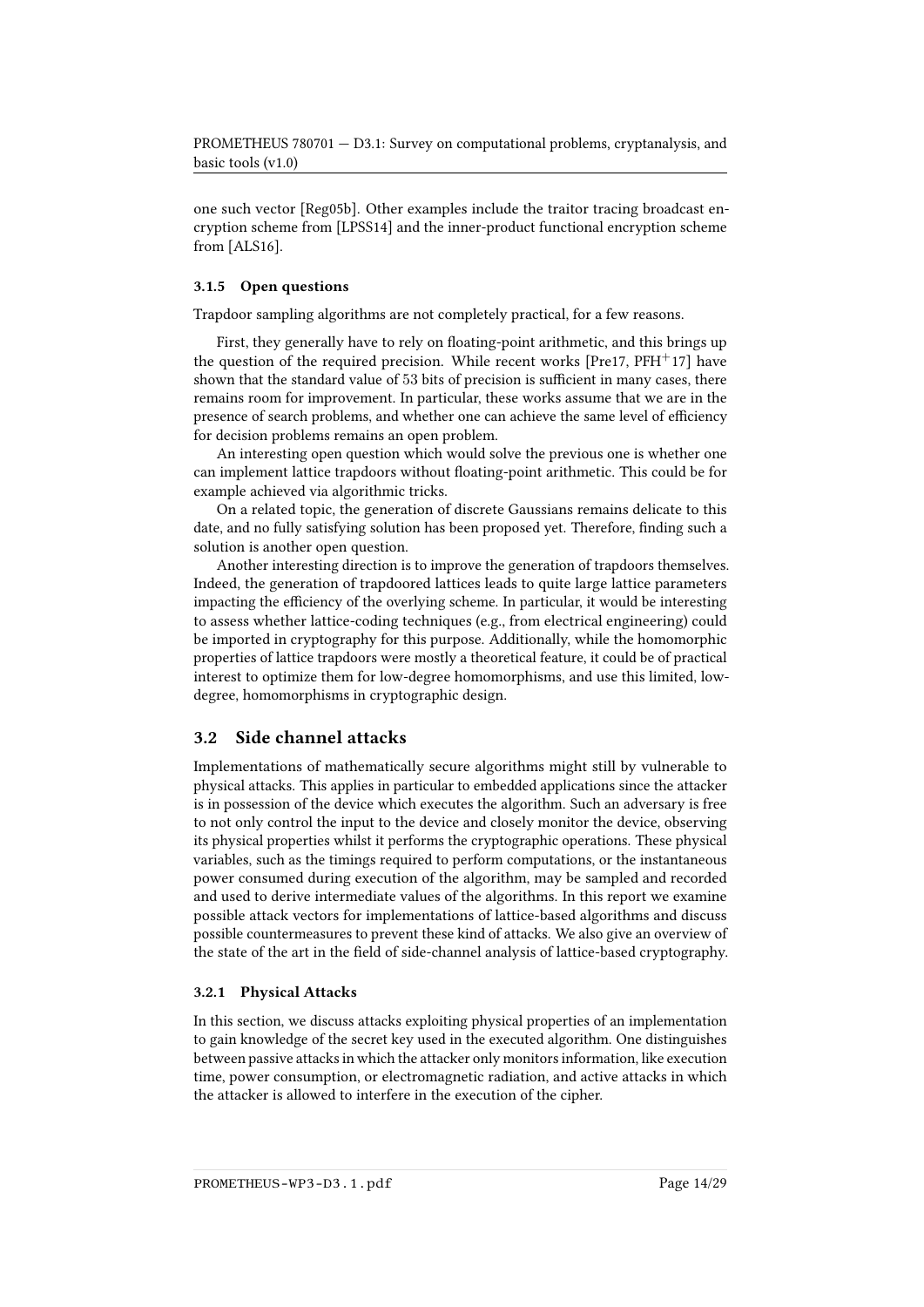When dealing with active attacks, one distinguishes between different levels of invasiveness. A non-invasive attacker is only allowed to modify the environment like the temperature, the voltage of the power supply, or the duration of clock cycles. These attacks usually aim to generate a faulty result that can be used to reveal the secret key. A semi-invasive attacker removes the package material of the device and introduces faults by shooting at the a specific location at the device with light or electromagnetic radiation. Invasive attackers aim to even alter the device itself and reverse-engineer the implementation.

Implementations are vulnerable to timing attacks if their execution time depends on secret data. Power analysis exploits the fact that in CMOS technology the dynamic power consumption is dominating in comparison to the static power consumption. An attacker executes the algorithm and measures the power consumption during the execution. The most important types of attacks on the power consumption leakage are simple power analysis (SPA) and differential power analysis (DPA).

Fault attacks The idea of fault attacks is to induce a fault into a circuit and use the faulty output to get information about the secret key. This can be achieved by high temperature, unsupported supply voltage or current, excessively high overclocking, strong electric or magnetic fields, or even ionizing radiation. Fault attacks are usually non-invasive as the induced fault is only temporary and the device is not permanently damaged.

Timing attacks When implementing cryptographic algorithms, the developer has to make sure that the execution time is independent of the secret data that is processed. Otherwise an attacker might be able to exploit the information about the execution time. Such attacks should not only be considered for embedded devices for which the attacker has physical access to, but also remote timing attacks are a threat that must be considered as shown by Brumley and Boneh [\[BB03\]](#page-20-8). Timing information can be leaked by conditional branches, instructions with non-constant execution time, and memory accesses that trigger cache hits or misses [\[Ber05\]](#page-20-9).

Simple power analysis Simple power analysis [\[KJJR11\]](#page-24-10) works similar to timing attacks. However, while timing attacks exploit the timing information of one or many executions of the algorithms, one or a few power traces of the executed algorithms are used to perform a simple power analysis. An attacker uses visual examination to identify leaking instructions whose execution depends on secret data. Thus, this attack is especially effective when the order of the executed instructions differs from run to run. For instance, an RSA implementation with a naive implementation of the square-and-multiply algorithm can easily be broken by SPA as the square operations and multiply operations are usually easily distinguishable in the power trace. Signalprocessing techniques, like frequency filters, might improve the result and make the visual inspection easier.

Differential power analysis While SPA targets the operation-dependency of the power consumption, DPA exploits its data-dependency. Introduced in 1998 by Kocher et al. [\[KJJR11\]](#page-24-10), DPA (in contrast to SPA) needs many power traces and one analyzes the set of traces with statistical methods. When performing DPA an attacker does not attack the whole key at once, but only a part, e.g. one byte. A DPA is divided in an online phase and an offline phase. During the online phase, the attacker runs a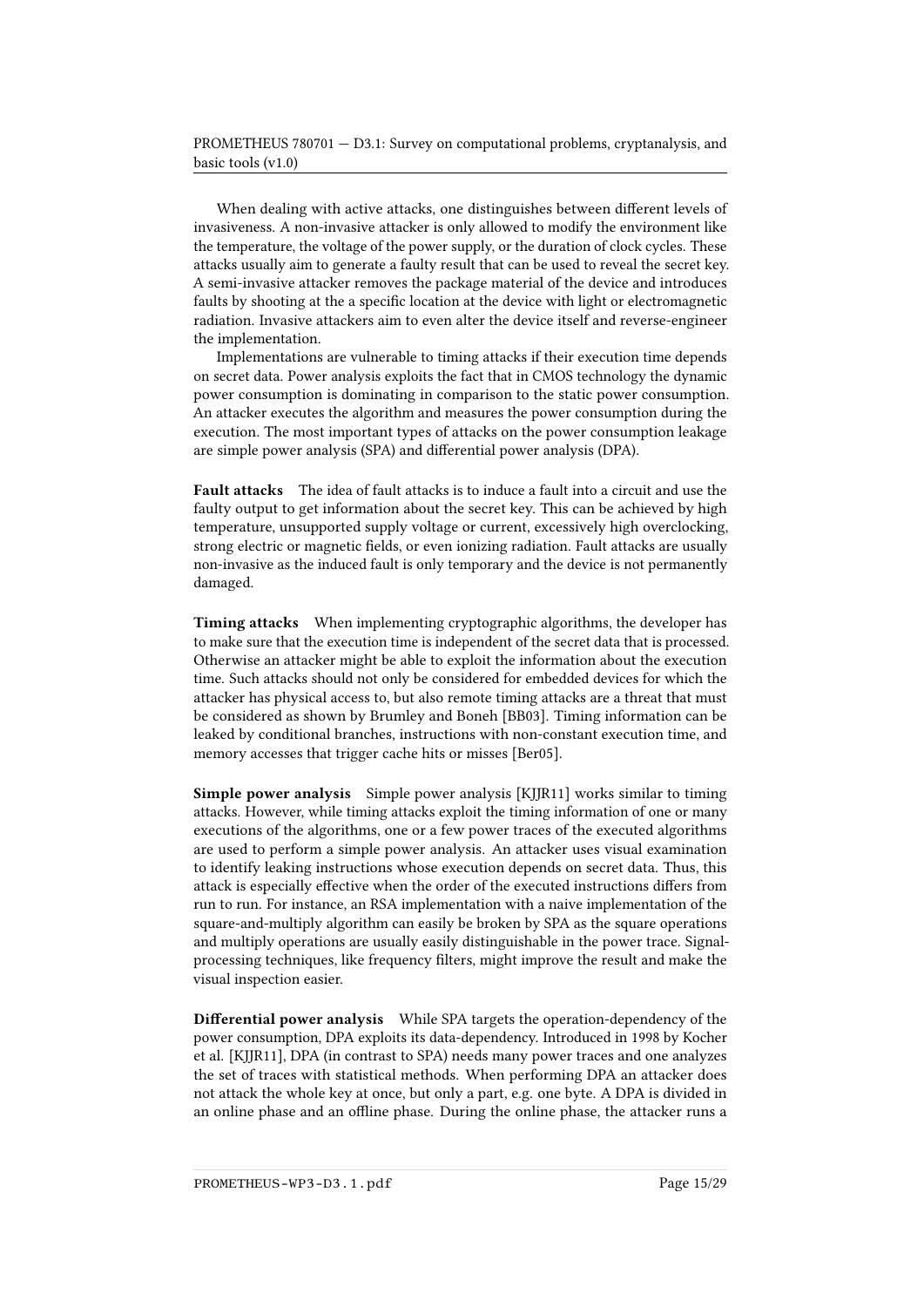vast amount of executions of the algorithm to be attacked with different inputs and measures the power consumption of the target device during each run. DPA requires a leakage model that is a prediction of the power consumption. During the offline phase, the attacker guesses the key byte and computes the intermediate value that he considers suitable to apply the power model to. Depending on the power model and the intermediate value, she assigns the corresponding power trace to one of two sets where one contains power traces with high predicted power consumption and one set contains traces with low prediction power consumption. For all power traces, the attacker stores the difference of the means of the sets. If the attack worked, the correct key guess has a much higher difference of means than the other guesses.

t-test A commonly used methodology for side-channel analysis is the  $t$ -test leakage detection method initially proposed in [\[GJJR11,](#page-23-7) [CDG](#page-21-8)<sup>+</sup>13]. For the non-specific *fixed*  $vs. random t-test$  one takes two types of measurements, one with fixed input and one with random input. The  $t$ -statistic  $t$  is computed as

$$
t = \frac{\mu_F - \mu_R}{\sqrt{\frac{\sigma_F^2}{n_F} + \frac{\sigma_R^2}{n_R}}}
$$

where  $\mu_F, \sigma_F^2$ , and  $n_F$  (resp.  $\mu_R, \sigma_R^2$ , and  $n_R$ ) denote the mean, variance, and number of measurements set with fixed input (resp. random input). If the value exceeds the threshold  $|t| > 4.5$ , the test has detected leakage. As this test does not perform an actual attack and does not consider a certain power model it is called non-specific. Apart from the fixed vs. random t-test it is also possible to perform a semi-fixed vs. random  $t$ -test. Such a test does not fix the input but some intermediate values, e.g. part of the state of a block cipher to get a more accurate result.

### 3.2.2 Countermeasures

In this section we discuss different approach to prevent side-channel analysis. Note that there is not a single countermeasure that can be applied to fix all vulnerabilities, in practice usually a combination of countermeasures is applied.

Hiding Hiding countermeasures are applied to raise the difficulty for an attacker to detect sensitive information in a set of power traces. This can be achieved by introducing additional noise or by trying to equalize the power consumption of all operations.

The first approach can be achieved by other computations that are executed in parallel or by shuffling the order of operations. For hardware implementations one can even instantiate dedicated noise generators to randomize the power consumption. If shuffling is applied an attacker needs to perform an extra alignment step before analyzing the power traces. Otherwise the number of required power traces drastically increases.

The second approach is more suitable for hardware implementations as in microcontrollers the developer has only limited influence on the power consumption of an instruction and only one instruction can be executed in parallel (except the microcontroller features SIMD instructions).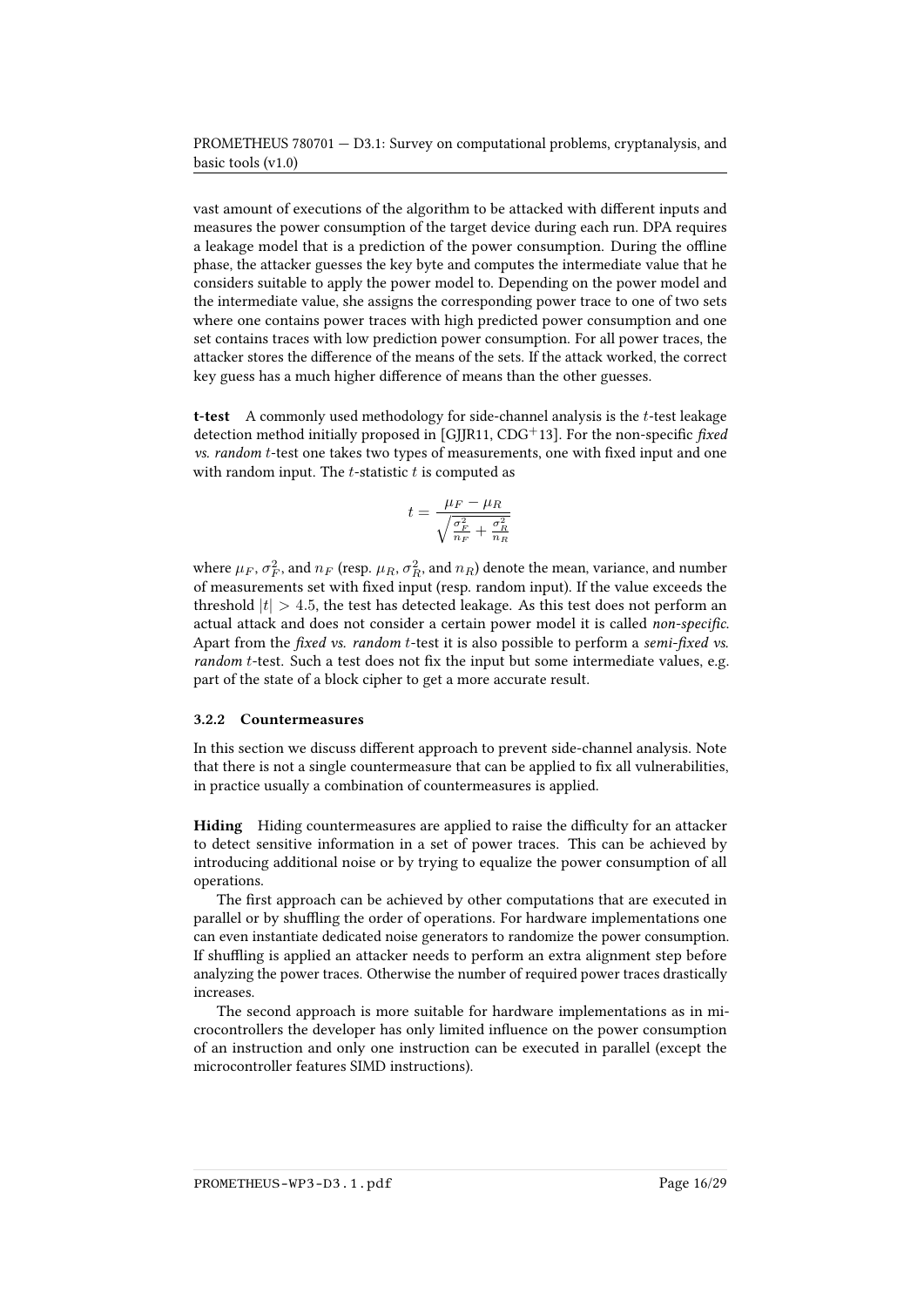Masking The idea behind masking is to split a secret value into several shares. The secret value can only be reconstructed with the knowledge of all shares. The splitting of the secret value can be performed in a Boolean way or in an arithmetic way. Boolean masking means that the XOR-sum of all shares results in the secret value and arithmetic masking means that the arithmetic sum or difference of the shares results in the secret value. There are conversion approaches to switch between arithmetic and Boolean masking [\[CGTV15\]](#page-21-9). The major advantage of masking schemes is that they allow to prove the side-channel security of an algorithm. Nevertheless, there are still implementation challenges that have to be taken care of. Otherwise, a provably secure algorithm might still have a side-channel leakage. To achieve higher-order security, it is necessary to split the secret value into more shares.

Constant-time implementation To prevent timing attacks and simple power analysis it is crucial to develop an implementation that has a constant (or at least secretindependent) execution time. Some pitfalls that should be avoided are:

- Comparison of secret strings: Such a comparison must not stop at the first unequal character.
- Branches: Branches must not be dependent on secret data. Ideally the same branches are taken for every run of the implementation.
- Table look-ups: On platforms with a cache, table look-ups can have varying access times. Thus the index must not depend on secret data for such platforms. In same cases it might be necessary to completely disable caches.
- Compiler optimization: A developer must take care that the compiler does not remove instructions that are critical for the security of the implementation but irrelevant for its functionality.

Fault countermeasures The most intuitive way to detect a fault is to utilize redundant computations that are used to check the correctness of the result. Spatial redundancy is a possible countermeasure for hardware implementations and means the same operation is executed twice in parallel. This countermeasures has only a small performance overhead but the area consumption doubles. In contrast to that, temporal redundancy means executing another operation after the original operations has been finished. This can either be an additional decryption after an encryption operation to check whether the result matches the original plaintext or simply another encryption to compare both ciphertexts.

For fault attacks that must induce the fault at a specific point in time, it is also possible to randomize the order of the instructions to make an attack harder. Partial reconfiguration on FPGAs can also be used to randomize the location of the circuit that compute the operation. For linear operations error correcting codes can be used to detect faults.

### 3.2.3 Physical security of lattice-based schemes

In this section, we review the state-of-the-art of research on the physical security of lattice-based cryptography.

Encryption schemes based LWE (and its ring-variant) have also been analyzed for its resistance against side-channel attacks in several works mainly focusing on DPA. The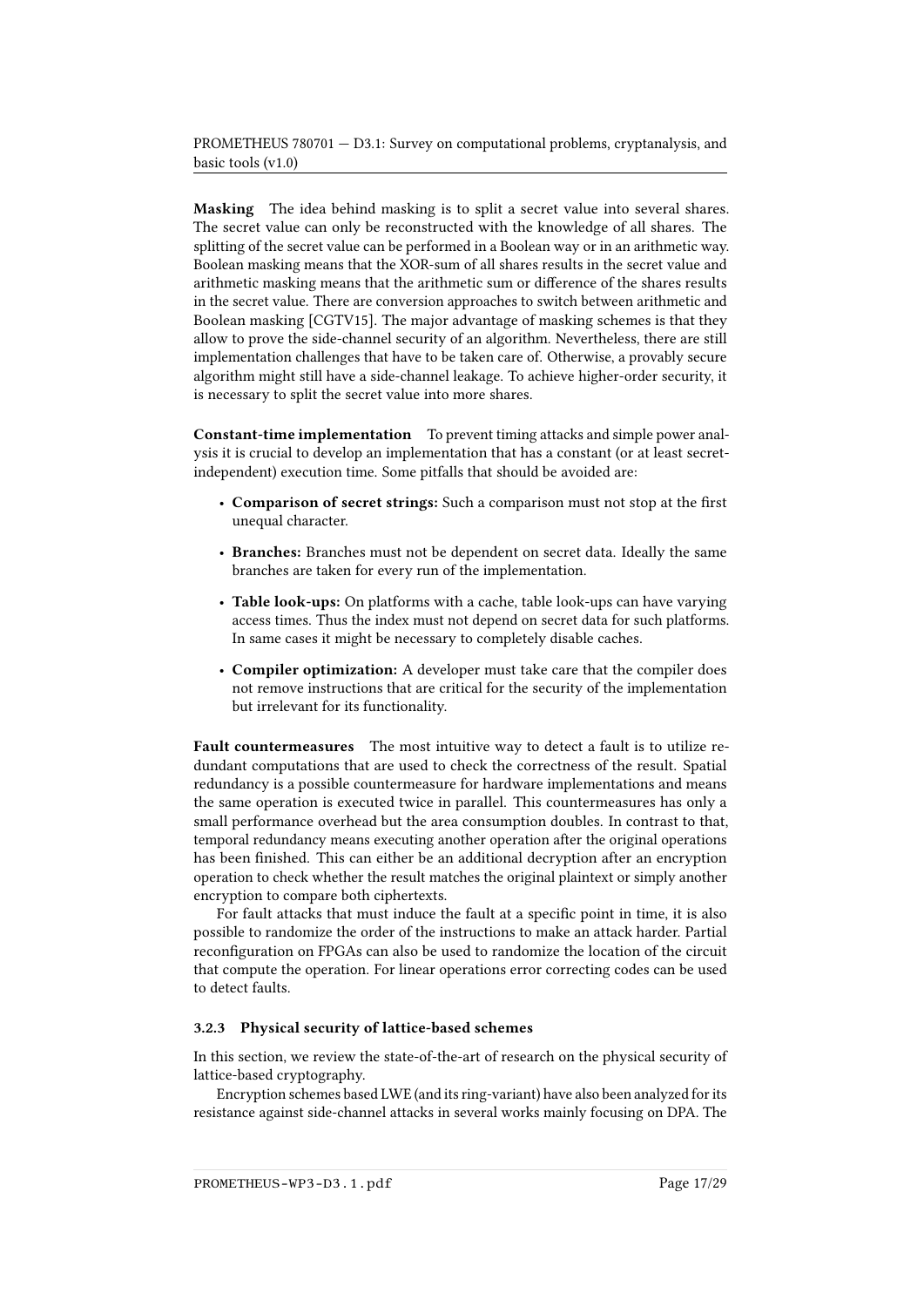first approach to secure LWE against DPA has been proposed by Reparaz et al. in 2015 [\[RRVV15,](#page-28-4) [RRdC](#page-27-6)<sup>+</sup>16]. The authors attempt to protect the secret key by splitting it into two shares and perform all operations separately on both shares. However, the last step of the algorithm is a decoding function that is not a linear operation and thus requires the knowledge of both shares. To solve this problem [\[RRVV15\]](#page-28-4) proposed a masked decoder. As this decoder has a number of drawbacks, like being non-deterministic and increasing the failure rate of the scheme, Reparaz et al.  $[RdCR^+16]$  $[RdCR^+16]$  proposed another approach in 2016. In  $[RdCR^+16]$  $[RdCR^+16]$  not the secret key, but the ciphertext is split into two shares. This approach introduces a heavy computational overhead as it requires another run of the decryption during the encryption. Oder et al. [\[OSPG16\]](#page-27-8) combined the ideas of  $[RRVV15]$  and  $[RdCR<sup>+</sup>16]$  $[RdCR<sup>+</sup>16]$  to avoid the aforementioned problems and also applied a CCA2-conversion to R-LWE to make it secure against adaptive chosenciphertext attackers. Furthermore the masking scheme from [\[OSPG16\]](#page-27-8) has a proof to support its claim. Additionally, [\[RRVV15,](#page-28-4) [RdCR](#page-27-7)<sup>+</sup>16, [OSPG16\]](#page-27-8) all provide results of practical measurements to demonstrate that the masking schemes indeed prevent a leakage. Oder et al. also discuss the fault sensitvity of R-LWE in [\[OSPG16\]](#page-27-8). While these papers focus on encryption and key exchange schemes, the work by Barthe et al.  $[BBE<sup>+</sup>18]$  $[BBE<sup>+</sup>18]$  proposes a masking scheme for the GLP signature scheme [\[GLP12\]](#page-23-8). Their masking scheme even works for arbitrary orders.

Lattice-based signatures schemes, like BLISS [\[DDLL13\]](#page-22-10) and GLP [\[GLP12\]](#page-23-8), have also been analyzed for their vulnerability to fault attacks in [\[BBK16\]](#page-20-11) and [\[EFGT16\]](#page-23-9). Both papers consider instruction-skipping resulting in potential loop aborts and how to exploit such a fault. The work of Bindel et al. [\[BBK16\]](#page-20-11) furthermore examines the impact of zeroing or randomization of critical values. The proposed countermeasures mainly boil down to redundant computations that are used for correctness checks. Another proposed countermeasure is to prevent instruction-skipping is to deliberately induce a segmentation fault by allocating new memory for every intermediate result.

Bruinderink et al. [\[BHLY16\]](#page-21-10) also found a cache-timing attack on the signature scheme BLISS. More specifically, they attacked the Gaussian sampler that is used to generate noise polynomials in BLISS and are able to extract the secret key with only 3,500 signatures. To prevent timing attacks many implementations of latticebased schemes provide a constant or secret-independent execution time, like vectorized implementations of the GLP signature scheme and the New Hope key exchange for Intel CPUs [\[ADPSar,](#page-19-8) [GOPS13\]](#page-23-10). Furthermore there are also microcontroller implementations of R-LWE that are protected against timing attacks [\[POG15,](#page-27-9) [OSPG16\]](#page-27-8).

### 3.2.4 Open problems

The PROMETHEUS project will extend the work on side-channel attacks and countermeasures on implementations of lattice-based cryptography. In particular, we aim to study higher-order masking schemes for lattice-based algorithms as the majority of work from the literature (with the exeception of  $[BBE^+18]$  $[BBE^+18]$ ) only covers first-order side-channels. We furthermore want to extend previous work with regard to the submissions to the NIST post-quantum standardization process. Most work on LWE-based schemes can be easily applied to multiple NIST submissions. For signature schemes, it has not been investigated how the analyses conducted on GLP and BLISS can be applied to, for instance, Dilithium. Except for supporting the practical security of NIST submissions, a major target will be targeting side-channel security of advanced constructions, such as identity-based or attribute-based encryption schemes.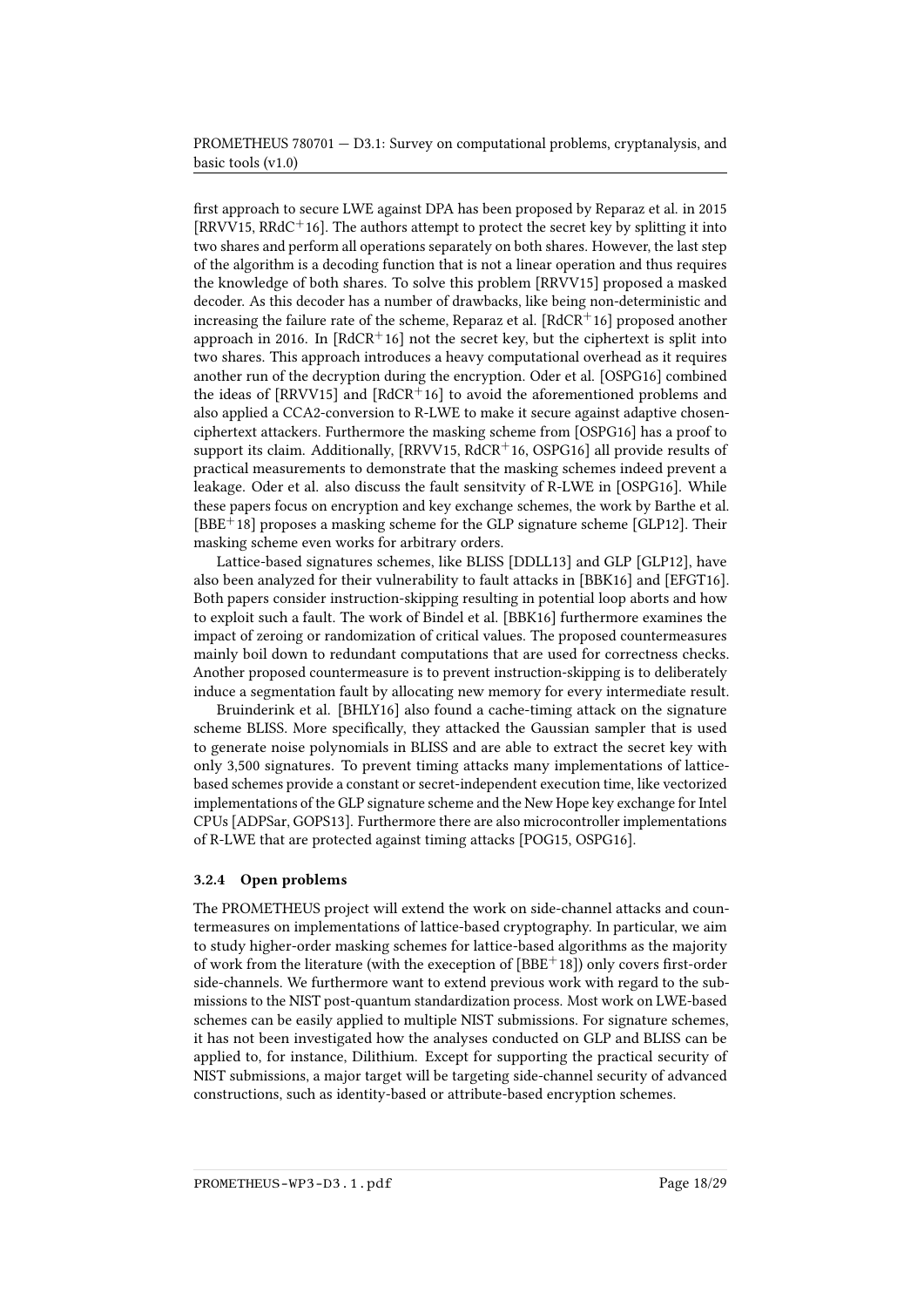# 4 Conclusion

In the context of lattice-based computational problems, cryptanalysis and basic tools for lattice-based cryptography, a lot of work has already been done and we have considered the most relevant ones in this document. As shown all along this document, it however remains several important open problems and Within WP3 of the PROMETHEUS project, we will consider solving most of them.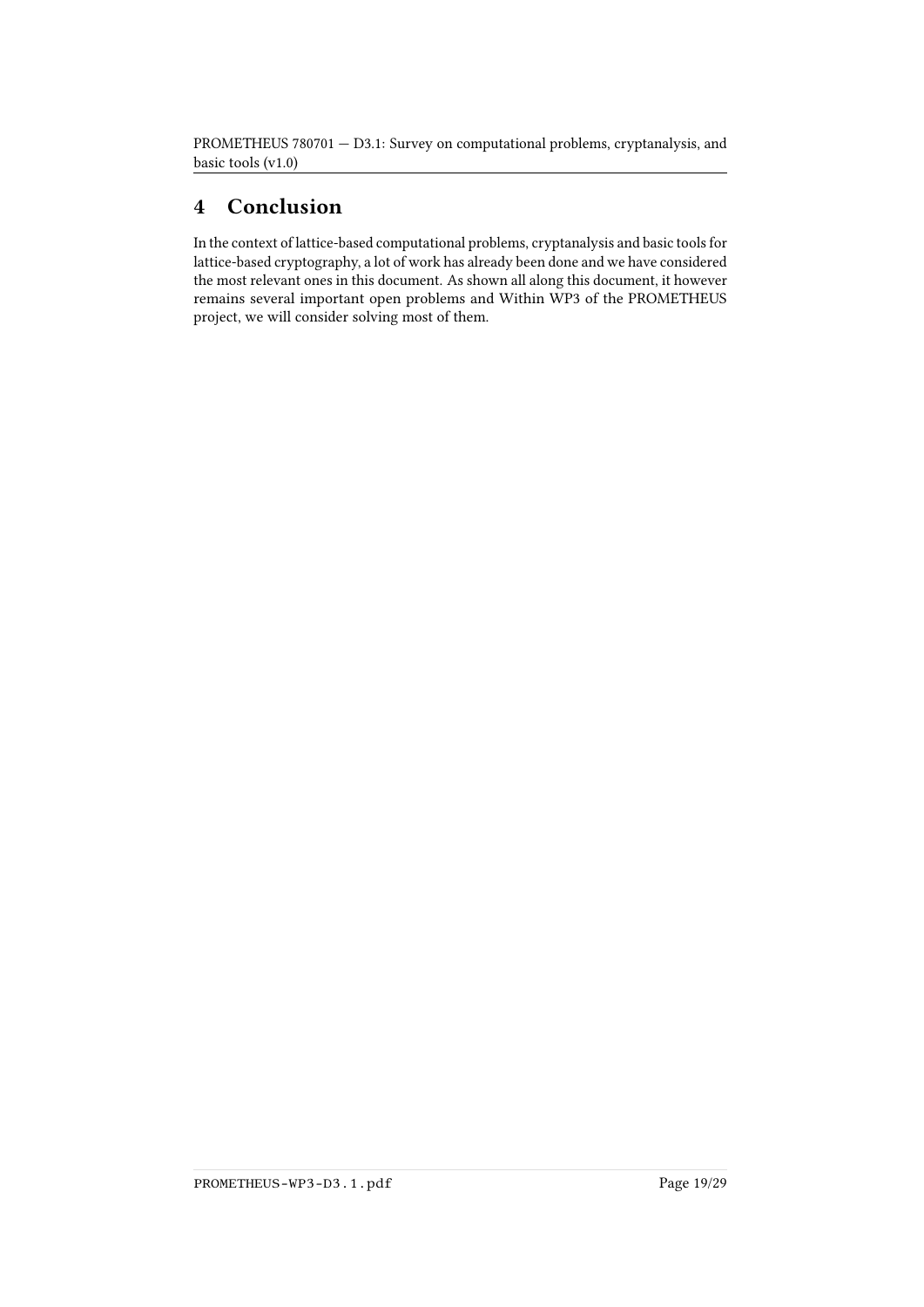# References

- <span id="page-19-5"></span>[ACF+15] Martin R. Albrecht, Carlos Cid, Jean-Charles Faugère, Robert Fitzpatrick, and Ludovic Perret. Algebraic algorithms for LWE problems. ACM Comm. Computer Algebra, 49(2):62, 2015. URL: [https://doi.org/10.1145/](https://doi.org/10.1145/2815111.2815158) [2815111.2815158](https://doi.org/10.1145/2815111.2815158), [doi:10.1145/2815111.2815158](http://dx.doi.org/10.1145/2815111.2815158).
- <span id="page-19-1"></span>[ADPS16] Erdem Alkim, Léo Ducas, Thomas Pöppelmann, and Peter Schwabe. Postquantum key exchange - A new hope. In Thorsten Holz and Stefan Savage, editors, 25th USENIX Security Symposium, USENIX Security 16, Austin, TX, USA, August 10-12, 2016., pages 327–343. USENIX Association, 2016. URL: [https://www.usenix.org/conference/usenixsecurity16/](https://www.usenix.org/conference/usenixsecurity16/technical-sessions/presentation/alkim) [technical-sessions/presentation/alkim](https://www.usenix.org/conference/usenixsecurity16/technical-sessions/presentation/alkim).
- <span id="page-19-8"></span>[ADPSar] Erdem Alkim, Léo Ducas, Thomas Pöppelmann, and Peter Schwabe. Post-quantum key exchange – a new hope. In Proceedings of the 25th USENIX Security Symposium. USENIX, (to appear). Document ID: 0462d84a3d34b12b75e8f5e4ca032869, [http://cryptojedi.org/](http://cryptojedi.org/papers/#newhope) [papers/#newhope](http://cryptojedi.org/papers/#newhope).
- <span id="page-19-4"></span>[AG11] Sanjeev Arora and Rong Ge. New algorithms for learning in presence of errors. In Luca Aceto, Monika Henzinger, and Jiri Sgall, editors, ICALP 2011, Part I, volume 6755 of LNCS, pages 403–415. Springer, Heidelberg, July 2011.
- <span id="page-19-2"></span>[AGVW17] Martin R. Albrecht, Florian Göpfert, Fernando Virdia, and Thomas Wunderer. Revisiting the expected cost of solving uSVP and applications to LWE. In Takagi and Peyrin [\[TP17\]](#page-28-5), pages 297–322.
- <span id="page-19-0"></span>[Ajt96] Miklós Ajtai. Generating hard instances of lattice problems (extended abstract). In 28th ACM STOC, pages 99–108. ACM Press, May 1996.
- <span id="page-19-6"></span>[Ajt99] Miklós Ajtai. Generating hard instances of the short basis problem. In Automata, Languages and Programming, 26th International Colloquium, ICALP'99, Prague, Czech Republic, July 11-15, 1999, Proceedings, volume 1644 of Lecture Notes in Computer Science, pages 1–9. Springer, 1999. URL: [https://doi.org/10.1007/3-540-48523-6\\_1](https://doi.org/10.1007/3-540-48523-6_1), [doi:](http://dx.doi.org/10.1007/3-540-48523-6_1)  $10.1007/3 - 540 - 48523 - 6$  1.
- <span id="page-19-3"></span>[Alb17] Martin R. Albrecht. On dual lattice attacks against small-secret LWE and parameter choices in HElib and SEAL. In Jean-Sébastien Coron and Jesper Buus Nielsen, editors, EUROCRYPT 2017, Part II, volume 10211 of LNCS, pages 103–129. Springer, Heidelberg, April / May 2017.
- <span id="page-19-7"></span>[ALS16] Shweta Agrawal, Benoît Libert, and Damien Stehlé. Fully secure functional encryption for inner products, from standard assumptions. In Advances in Cryptology - CRYPTO 2016 - 36th Annual International Cryptology Conference, Santa Barbara, CA, USA, August 14-18, 2016, Proceedings, Part III, volume 9816 of Lecture Notes in Computer Science, pages 333–362. Springer, 2016. URL: [https://doi.org/10.1007/978-3-662-53015-3\\_12](https://doi.org/10.1007/978-3-662-53015-3_12), doi:10.1007/978-3-662-53015-3\ 12.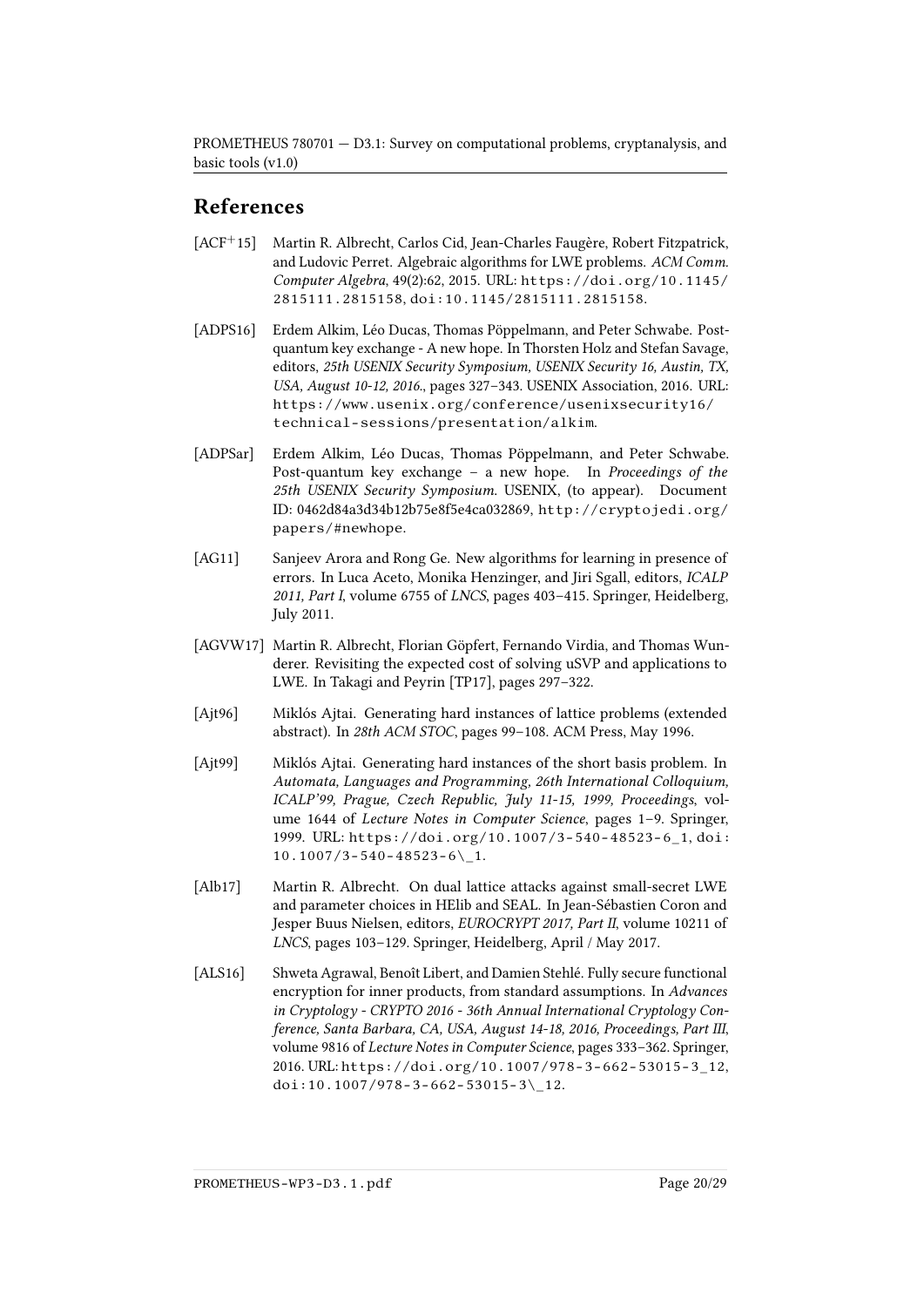- <span id="page-20-5"></span>[ANS18] Yoshinori Aono, Phong Q. Nguyen, and Yixin Shen. Quantum lattice enumeration and tweaking discrete pruning. Cryptology ePrint Archive, Report 2018/546, 2018. <https://eprint.iacr.org/2018/546>.
- <span id="page-20-0"></span>[AP09] J. Alwen and C. Peikert. Generating shorter bases for hard random lattices. In STACS 2009, volume 3 of LIPIcs, pages 75–86. Schloss Dagstuhl - Leibniz-Zentrum fuer Informatik, Germany, 2009.
- <span id="page-20-4"></span>[APS15] Martin R Albrecht, Rachel Player, and Sam Scott. On the concrete hardness of Learning with Errors. Journal of Mathematical Cryptology, 9(3):169–203, 2015.
- <span id="page-20-2"></span>[AWHT16] Yoshinori Aono, Yuntao Wang, Takuya Hayashi, and Tsuyoshi Takagi. Improved progressive BKZ algorithms and their precise cost estimation by sharp simulator. In Fischlin and Coron [\[FC16\]](#page-23-11), pages 789–819. [doi:](http://dx.doi.org/10.1007/978-3-662-49890-3_30) [10.1007/978-3-662-49890-3\\_30](http://dx.doi.org/10.1007/978-3-662-49890-3_30).
- <span id="page-20-7"></span>[Bab86] László Babai. On lovász' lattice reduction and the nearest lattice point problem. Combinatorica, 6(1):1–13, 1986. URL: [https://doi.org/10.](https://doi.org/10.1007/BF02579403) [1007/BF02579403](https://doi.org/10.1007/BF02579403), [doi:10.1007/BF02579403](http://dx.doi.org/10.1007/BF02579403).
- <span id="page-20-8"></span>[BB03] David Brumley and Dan Boneh. Remote timing attacks are practical. In Proceedings of the 12th USENIX Security Symposium, Washington, D.C., USA, August 4-8, 2003, 2003. URL: [https://www.usenix.](https://www.usenix.org/conference/12th-usenix-security-symposium/remote-timing-attacks-are-practical) [org/conference/12th-usenix-security-symposium/](https://www.usenix.org/conference/12th-usenix-security-symposium/remote-timing-attacks-are-practical) [remote-timing-attacks-are-practical](https://www.usenix.org/conference/12th-usenix-security-symposium/remote-timing-attacks-are-practical).
- <span id="page-20-10"></span>[BBE<sup>+</sup>18] Gilles Barthe, Sonia Belaïd, Thomas Espitau, Pierre-Alain Fouque, Benjamin Grégoire, Mélissa Rossi, and Mehdi Tibouchi. Masking the glp lattice-based signature scheme at any order. In Jesper Buus Nielsen and Vincent Rijmen, editors, Advances in Cryptology – EUROCRYPT 2018, pages 354–384, Cham, 2018. Springer International Publishing.
- <span id="page-20-11"></span>[BBK16] Nina Bindel, Johannes Buchmann, and Juliane Krämer. Lattice-based signature schemes and their sensitivity to fault attacks. In Fault Diagnosis and Tolerance in Cryptography (FDTC), 2016 Workshop on, pages 63–77. IEEE, 2016.
- <span id="page-20-6"></span>[BDF<sup>+</sup>11] Dan Boneh, Özgür Dagdelen, Marc Fischlin, Anja Lehmann, Christian Schaffner, and Mark Zhandry. Random oracles in a quantum world. In Lee and Wang [\[LW11\]](#page-26-11), pages 41–69.
- <span id="page-20-3"></span>[BDGL16] Anja Becker, Léo Ducas, Nicolas Gama, and Thijs Laarhoven. New directions in nearest neighbor searching with applications to lattice sieving. In Krauthgamer [\[Kra16\]](#page-25-11), pages 10–24. [doi:10.1137/1.](http://dx.doi.org/10.1137/1.9781611974331.ch2) [9781611974331.ch2](http://dx.doi.org/10.1137/1.9781611974331.ch2).
- <span id="page-20-9"></span>[Ber05] Daniel J Bernstein. Cache-timing attacks on aes, 2005.
- <span id="page-20-1"></span>[BGV12] Zvika Brakerski, Craig Gentry, and Vinod Vaikuntanathan. (Leveled) fully homomorphic encryption without bootstrapping. In Shafi Goldwasser, editor, ITCS 2012, pages 309–325. ACM, January 2012.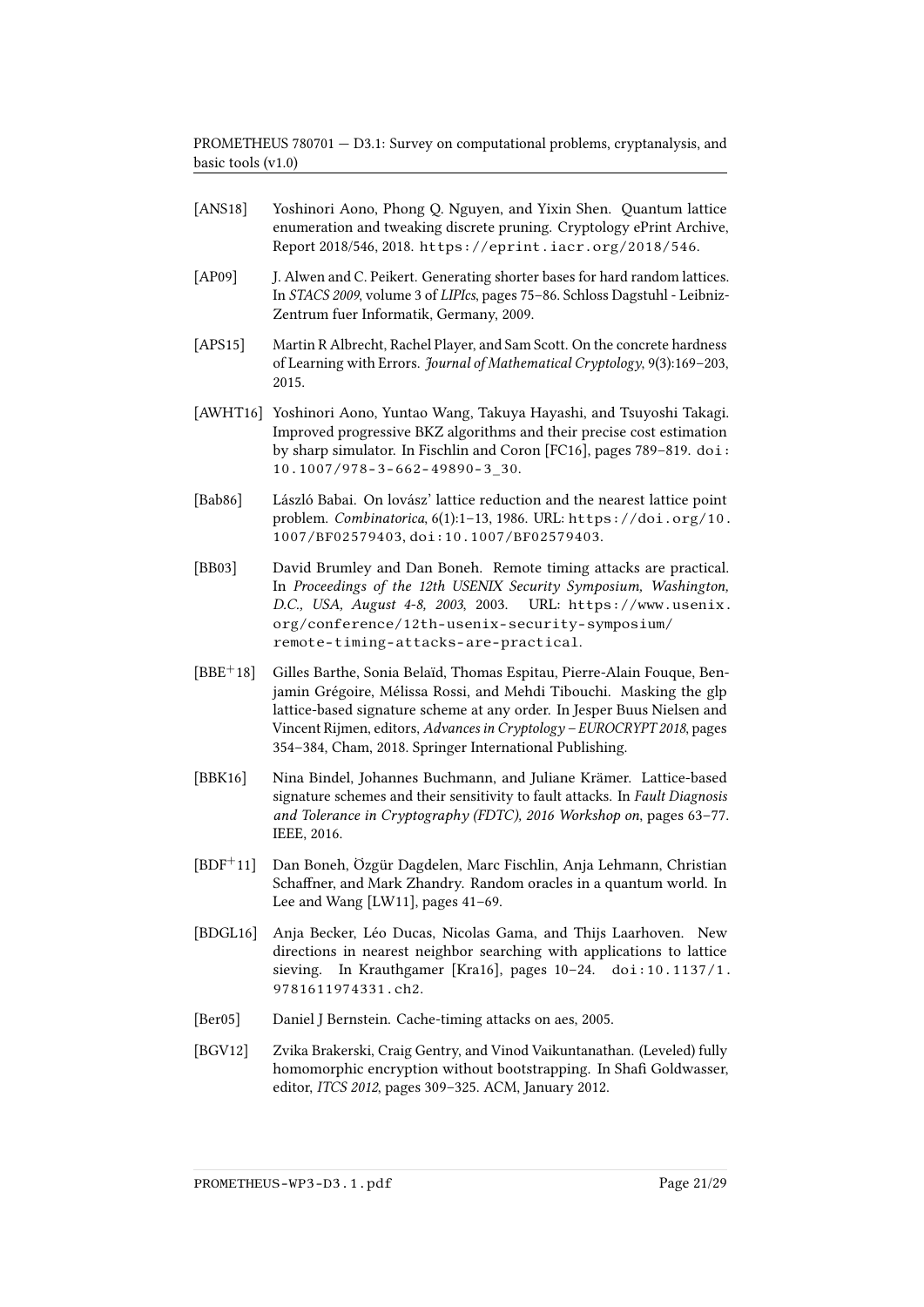- <span id="page-21-10"></span>[BHLY16] Leon Groot Bruinderink, Andreas Hülsing, Tanja Lange, and Yuval Yarom. Flush, gauss, and reload–a cache attack on the bliss lattice-based signature scheme. In International Conference on Cryptographic Hardware and Embedded Systems, pages 323–345. Springer, 2016.
- <span id="page-21-6"></span>[BLL+15] Shi Bai, Adeline Langlois, Tancrède Lepoint, Damien Stehlé, and Ron Steinfeld. Improved security proofs in lattice-based cryptography: Using the Rényi divergence rather than the statistical distance. In Tetsu Iwata and Jung Hee Cheon, editors, ASIACRYPT 2015, Part I, volume 9452 of LNCS, pages 3–24. Springer, Heidelberg, November / December 2015. [doi:10.1007/978-3-662-48797-6\\_1](http://dx.doi.org/10.1007/978-3-662-48797-6_1).
- <span id="page-21-0"></span>[BLP+13] Z. Brakerski, A. Langlois, C. Peikert, O. Regev, and D. Stehlé. On the classical hardness of learning with errors. In STOC, 2013.
- <span id="page-21-5"></span>[BLR+18] Shi Bai, Tancrède Lepoint, Adeline Roux-Langlois, Amin Sakzad, Damien Stehlé, and Ron Steinfeld. Improved security proofs in lattice-based cryptography: Using the rényi divergence rather than the statistical distance. J. Cryptology, 31(2):610–640, 2018. URL: [https://doi.org/10.1007/](https://doi.org/10.1007/s00145-017-9265-9) [s00145-017-9265-9](https://doi.org/10.1007/s00145-017-9265-9), [doi:10.1007/s00145-017-9265-9](http://dx.doi.org/10.1007/s00145-017-9265-9).
- <span id="page-21-1"></span>[BS16] Jean-François Biasse and Fang Song. Efficient quantum algorithms for computing class groups and solving the principal ideal problem in ar-bitrary degree number fields. In Krauthgamer [\[Kra16\]](#page-25-11), pages 893-902. [doi:10.1137/1.9781611974331.ch64](http://dx.doi.org/10.1137/1.9781611974331.ch64).
- <span id="page-21-8"></span>[CDG<sup>+</sup>13] Jeremy Cooper, Elke Demulder, Gilbert Goodwill, Joshua Jaffe, Gary Kenworthy, and Pankaj Rohatgi. Test Vector Leakage Assessment (TVLA) Methodology in Practice. International Cryptographic Module Conference, 2013.
- <span id="page-21-2"></span>[CDPR16] Ronald Cramer, Léo Ducas, Chris Peikert, and Oded Regev. Recovering short generators of principal ideals in cyclotomic rings. In Marc Fischlin and Jean-Sébastien Coron, editors, EUROCRYPT 2016, Part II, volume 9666 of LNCS, pages 559–585. Springer, Heidelberg, May 2016. [doi:](http://dx.doi.org/10.1007/978-3-662-49896-5_20) [10.1007/978-3-662-49896-5\\_20](http://dx.doi.org/10.1007/978-3-662-49896-5_20).
- <span id="page-21-3"></span>[CDW17] Ronald Cramer, Léo Ducas, and Benjamin Wesolowski. Short stickelberger class relations and application to ideal-SVP. In Jean-Sébastien Coron and Jesper Buus Nielsen, editors, EUROCRYPT 2017, Part I, volume 10210 of LNCS, pages 324–348. Springer, Heidelberg, April / May 2017.
- <span id="page-21-7"></span>[CG17] Peter Campbell and Michael Groves. Practical post-quantum hierarchical identity-based encryption. 16th IMA International Conference on Cryptography and Coding, 2017. [http://www.qub.ac.uk/sites/CSIT/](http://www.qub.ac.uk/sites/CSIT/FileStore/Filetoupload,785752,en.pdf) [FileStore/Filetoupload,785752,en.pdf](http://www.qub.ac.uk/sites/CSIT/FileStore/Filetoupload,785752,en.pdf).
- <span id="page-21-4"></span>[CGS14] Peter Campbell, Michael Groves, and Dan Shepherd. Soliloquy: A cautionary tale. In ETSI 2nd Quantum-Safe Crypto Workshop, pages 1–9, 2014.
- <span id="page-21-9"></span>[CGTV15] Jean-Sébastien Coron, Johann Großschädl, Mehdi Tibouchi, and Praveen Kumar Vadnala. Conversion from arithmetic to boolean masking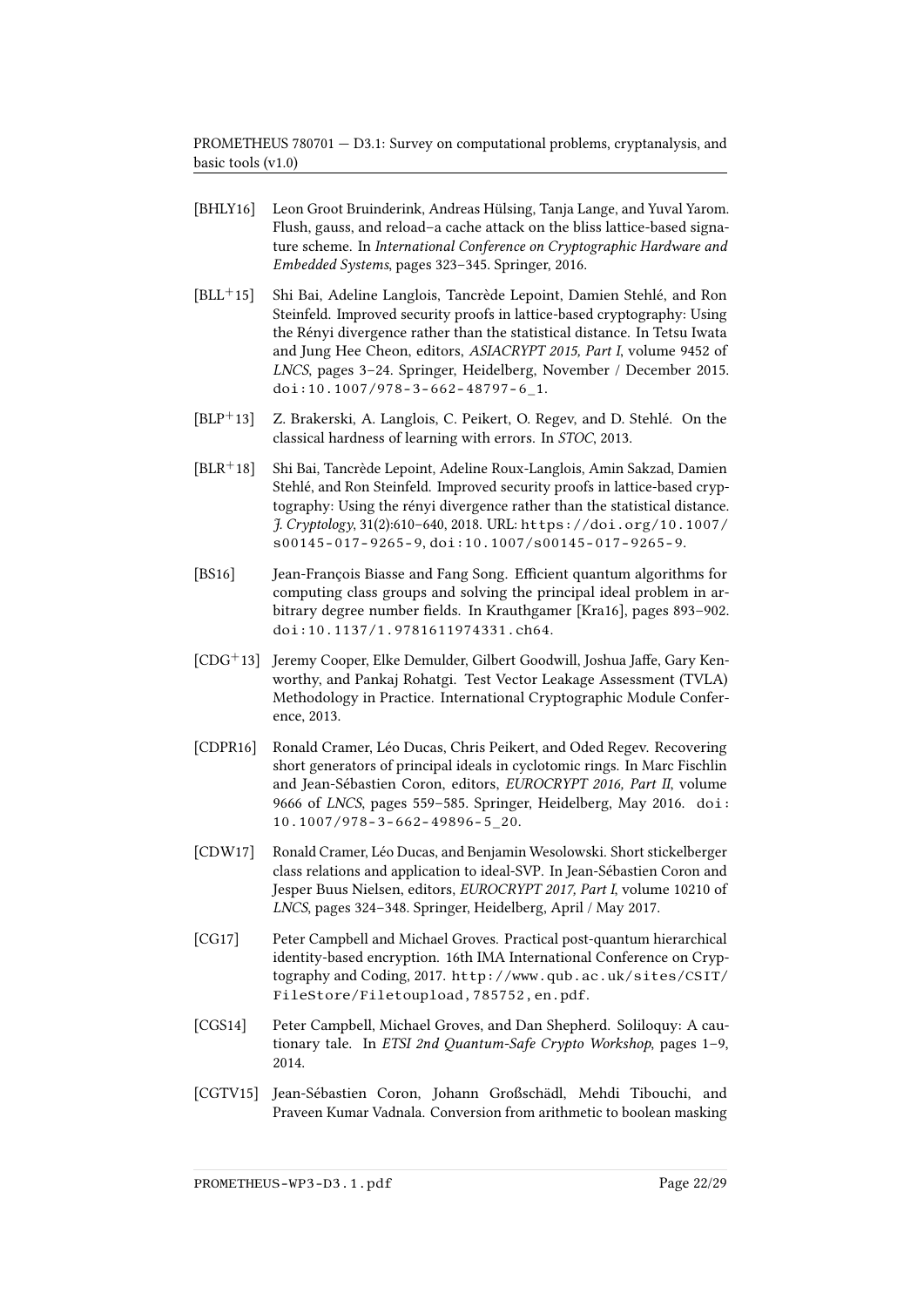with logarithmic complexity. In International Workshop on Fast Software Encryption, pages 130–149. Springer, 2015.

- <span id="page-22-3"></span>[Che13] Yuanmi Chen. Réduction de réseau et sécurité concrète du chiffrement complétement homomorphe. PhD thesis, Paris 7, 2013.
- <span id="page-22-1"></span>[CN11] Yuanmi Chen and Phong Q. Nguyen. BKZ 2.0: Better lattice security estimates. In Lee and Wang [\[LW11\]](#page-26-11), pages 1–20.
- <span id="page-22-10"></span>[DDLL13] Léo Ducas, Alain Durmus, Tancrède Lepoint, and Vadim Lyubashevsky. Lattice signatures and bimodal gaussians. In Advances in Cryptology-CRYPTO 2013, pages 40–56. Springer, 2013.
- <span id="page-22-9"></span>[DLP14] Léo Ducas, Vadim Lyubashevsky, and Thomas Prest. Efficient identitybased encryption over NTRU lattices. In Palash Sarkar and Tetsu Iwata, editors, ASIACRYPT 2014, Part II, volume 8874 of LNCS, pages 22–41. Springer, Heidelberg, December 2014. [doi:10.1007/978-3-662-45608-8\\_2](http://dx.doi.org/10.1007/978-3-662-45608-8_2).
- <span id="page-22-8"></span>[DN12a] Léo Ducas and Phong Q. Nguyen. Faster Gaussian lattice sampling using lazy floating-point arithmetic. In Xiaoyun Wang and Kazue Sako, editors, ASIACRYPT 2012, volume 7658 of LNCS, pages 415–432. Springer, Heidelberg, December 2012. [doi:10.1007/978-3-642-34961-4\\_26](http://dx.doi.org/10.1007/978-3-642-34961-4_26).
- <span id="page-22-6"></span>[DN12b] Léo Ducas and Phong Q. Nguyen. Learning a zonotope and more: Cryptanalysis of ntrusign countermeasures. In Advances in Cryptology - ASIACRYPT 2012 - 18th International Conference on the Theory and Application of Cryptology and Information Security, Beijing, China, December 2-6, 2012. Proceedings, volume 7658 of Lecture Notes in Computer Science, pages 433–450. Springer, 2012. URL: [https://doi.org/10.1007/978-3-642-34961-4\\_27](https://doi.org/10.1007/978-3-642-34961-4_27), [doi:](http://dx.doi.org/10.1007/978-3-642-34961-4_27)  $10.1007/978 - 3 - 642 - 34961 - 4 \$  27.
- <span id="page-22-7"></span>[DP16] Léo Ducas and Thomas Prest. Fast fourier orthogonalization. In Proceedings of the ACM on International Symposium on Symbolic and Algebraic Computation, ISSAC 2016, Waterloo, ON, Canada, July 19-22, 2016, pages 191–198, 2016. URL: [http://doi.acm.org/10.1145/](http://doi.acm.org/10.1145/2930889.2930923) [2930889.2930923](http://doi.acm.org/10.1145/2930889.2930923), [doi:10.1145/2930889.2930923](http://dx.doi.org/10.1145/2930889.2930923).
- <span id="page-22-0"></span>[DPLS18] R. Del Pino, V. Lyubashevsky, and G. Seiler. Lattice-based group signatures and zero-knoweldge proofs of automorphism stability. In ACM-CCS, 2018.
- <span id="page-22-2"></span>[dt17] The FPLLL development team. FPLLL, a lattice reduction library. Available at <https://github.com/fplll/fplll>, 2017. URL: [https:](https://github.com/fplll/fplll) [//github.com/fplll/fplll](https://github.com/fplll/fplll).
- <span id="page-22-5"></span>[Duc17] Léo Ducas. Advances on quantum cryptanalysis of ideal lattices. Nieuw Archief voor Wiskunde, 5:184–189, 2017.
- <span id="page-22-4"></span>[Duc18] Léo Ducas. Shortest vector from lattice sieving: A few dimensions for free. In Nielsen and Rijmen [\[NR18\]](#page-27-10), pages 125–145. [doi:10.1007/](http://dx.doi.org/10.1007/978-3-319-78381-9_5) [978-3-319-78381-9\\_5](http://dx.doi.org/10.1007/978-3-319-78381-9_5).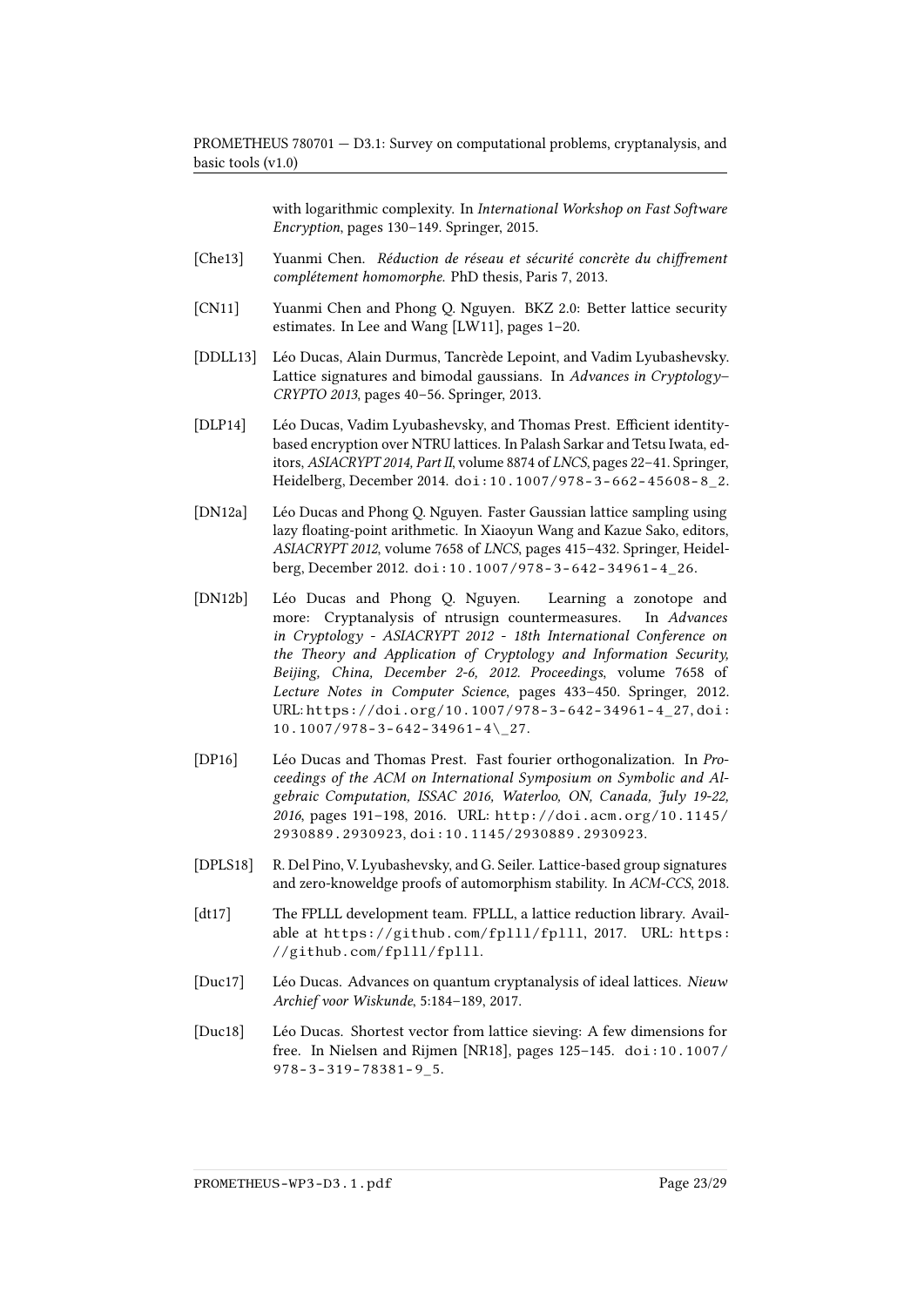- <span id="page-23-5"></span>[EB13] Rachid El Bansarkhani and Johannes Buchmann. Improvement and ef ficient implementation of a lattice-based signature scheme. Cryptology ePrint Archive, Report 2013/297, 2013. [http://eprint.iacr.org/](http://eprint.iacr.org/2013/297) [2013/297](http://eprint.iacr.org/2013/297).
- <span id="page-23-9"></span>[EFGT16] Thomas Espitau, Pierre-Alain Fouque, Benoît Gérard, and Mehdi Tibouchi. Loop-abort faults on lattice-based fiat-shamir and hash-andsign signatures. Cryptology ePrint Archive, Report 2016/449, 2016. <http://eprint.iacr.org/2016/449>.
- <span id="page-23-2"></span>[EHKS14] Kirsten Eisenträger, Sean Hallgren, Alexei Kitaev, and Fang Song. A quantum algorithm for computing the unit group of an arbitrary degree number field. In David B. Shmoys, editor, 46th ACM STOC, pages 293-302. ACM Press, May / June 2014.
- <span id="page-23-11"></span>[FC16] Marc Fischlin and Jean-Sébastien Coron, editors. EUROCRYPT 2016, Part I, volume 9665 of LNCS. Springer, Heidelberg, May 2016.
- <span id="page-23-3"></span>[Gen09] Craig Gentry. Fully homomorphic encryption using ideal lattices. In Michael Mitzenmacher, editor, 41st ACM STOC, pages 169–178. ACM Press, May / June 2009.
- <span id="page-23-7"></span>[GJJR11] G. Goodwill, B. Jun, J. Jaffe, and P. Rohatgi. A testing methodology for side channel resistance validation. In NIST non-invasive attack testing workshop, 2011.
- <span id="page-23-1"></span>[GJS15] Qian Guo, Thomas Johansson, and Paul Stankovski. Coded-BKW: Solving LWE using lattice codes. In Gennaro and Robshaw [\[GR15\]](#page-24-11), pages 23–42. [doi:10.1007/978-3-662-47989-6\\_2](http://dx.doi.org/10.1007/978-3-662-47989-6_2).
- <span id="page-23-8"></span>[GLP12] Tim Güneysu, Vadim Lyubashevsky, and Thomas Pöppelmann. Practical lattice-based cryptography: A signature scheme for embedded systems. In Cryptographic Hardware and Embedded Systems - CHES 2012 - 14th International Workshop, Leuven, Belgium, September 9-12, 2012. Proceedings, pages 530–547, 2012. URL: [http://](http://dx.doi.org/10.1007/978-3-642-33027-8_31) [dx.doi.org/10.1007/978-3-642-33027-8\\_31](http://dx.doi.org/10.1007/978-3-642-33027-8_31), [doi:10.1007/](http://dx.doi.org/10.1007/978-3-642-33027-8_31) [978-3-642-33027-8\\_31](http://dx.doi.org/10.1007/978-3-642-33027-8_31).
- <span id="page-23-6"></span>[GM18] Nicholas Genise and Daniele Micciancio. Faster gaussian sampling for trapdoor lattices with arbitrary modulus. In Nielsen and Rijmen [\[NR18\]](#page-27-10), pages 174–203. [doi:10.1007/978-3-319-78381-9\\_7](http://dx.doi.org/10.1007/978-3-319-78381-9_7).
- <span id="page-23-0"></span>[GN08] Nicolas Gama and Phong Q. Nguyen. Finding short lattice vectors within Mordell's inequality. In Richard E. Ladner and Cynthia Dwork, editors, 40th ACM STOC, pages 207–216. ACM Press, May 2008.
- <span id="page-23-4"></span>[Gol01] Oded Goldreich. Foundations of Cryptography: Basic Tools, volume 1. Cambridge University Press, Cambridge, UK, 2001.
- <span id="page-23-10"></span>[GOPS13] Tim Güneysu, Tobias Oder, Thomas Pöppelmann, and Peter Schwabe. Software speed records for lattice-based signatures. In Post-Quantum Cryptography - 5th International Workshop, PQCrypto 2013, Limoges, France, June 4-7, 2013. Proceedings, pages 67–82, 2013. URL: [http://dx.doi.org/10.1007/978-3-642-38616-9\\_5](http://dx.doi.org/10.1007/978-3-642-38616-9_5), [doi:10.](http://dx.doi.org/10.1007/978-3-642-38616-9_5) [1007/978-3-642-38616-9\\_5](http://dx.doi.org/10.1007/978-3-642-38616-9_5).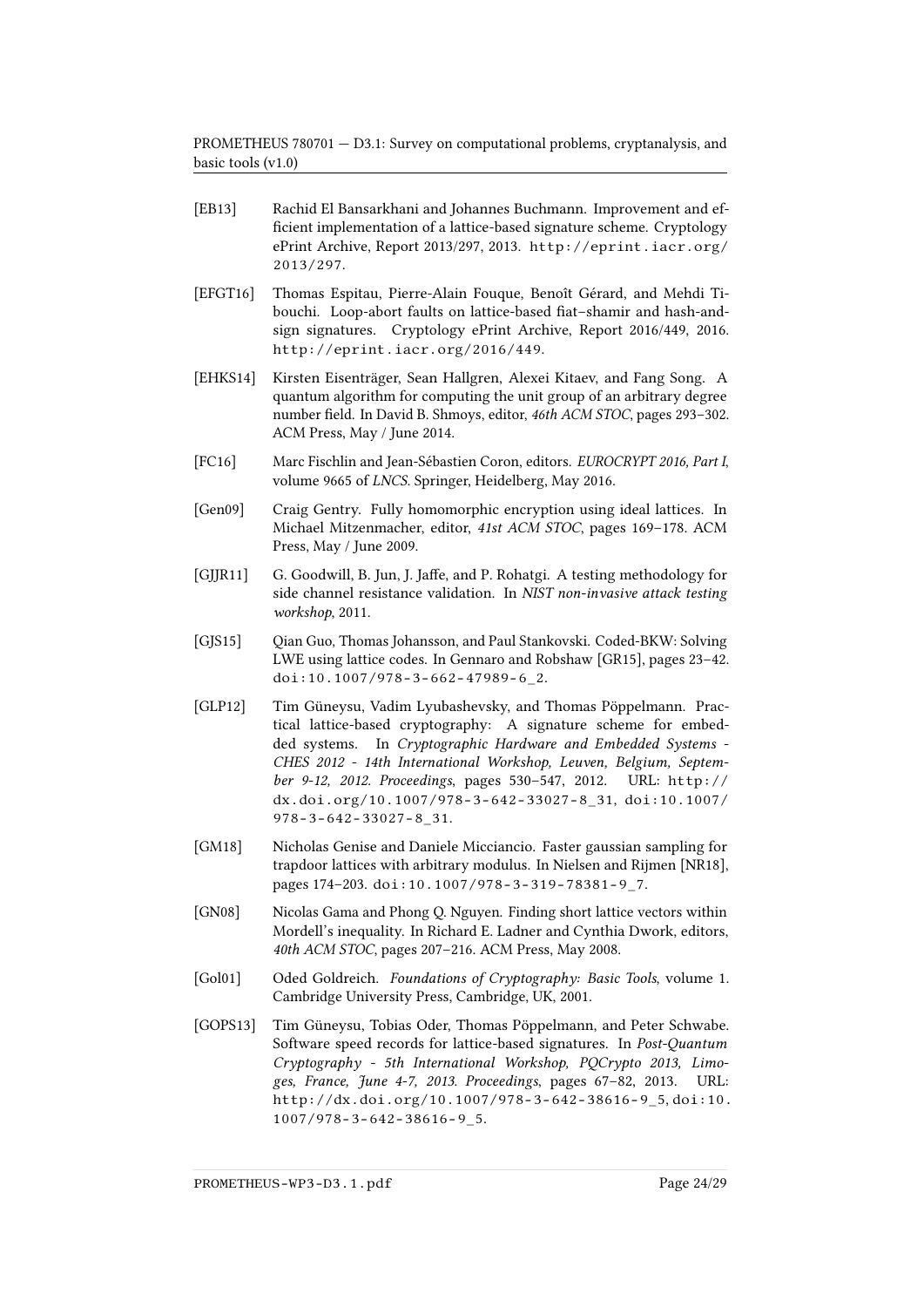- <span id="page-24-11"></span><span id="page-24-7"></span><span id="page-24-5"></span><span id="page-24-0"></span> $[GPR<sup>+</sup>17]$  Kamil Doruk Gür, Yuriy Polyakov, Kurt Rohloff, Gerard W. Ryan, and Erkay Savaş. Implementation and evaluation of improved gaussian sampling for lattice trapdoors. Cryptology ePrint Archive, Report 2017/285, 2017. <http://eprint.iacr.org/2017/285>. [GPV08] C. Gentry, C. Peikert, and V. Vaikuntanathan. Trapdoors for hard lattices and new cryptographic constructions. In STOC, 2008. [GR15] Rosario Gennaro and Matthew J. B. Robshaw, editors. CRYPTO 2015, Part I, volume 9215 of LNCS. Springer, Heidelberg, August 2015. [GVW15] Sergey Gorbunov, Vinod Vaikuntanathan, and Hoeteck Wee. Attributebased encryption for circuits. J. ACM, 62(6):45:1-45:33, 2015. URL: [http:](http://doi.acm.org/10.1145/2824233) [//doi.acm.org/10.1145/2824233](http://doi.acm.org/10.1145/2824233), [doi:10.1145/2824233](http://dx.doi.org/10.1145/2824233). [HLS18] Andreas Hülsing, Tanja Lange, and Kit Smeets. Rounded gaussians - fast and secure constant-time sampling for lattice-based crypto. In Michel Abdalla and Ricardo Dahab, editors, PKC 2018, Part II, volume 10770 of LNCS, pages 728–757. Springer, Heidelberg, March 2018. [HO17] James Howe and Máire O'Neill. GLITCH: A discrete gaussian testing suite for lattice-based cryptography. Cryptology ePrint Archive, Report 2017/438, 2017. <http://eprint.iacr.org/2017/438>.
- <span id="page-24-9"></span><span id="page-24-6"></span><span id="page-24-4"></span>[HPS98] Jeffrey Hoffstein, Jill Pipher, and Joseph H. Silverman. NTRU: A ringbased public key cryptosystem. In Algorithmic Number Theory, Third International Symposium, ANTS-III, Portland, Oregon, USA, June 21-25, 1998, Proceedings, volume 1423 of Lecture Notes in Computer Science, pages 267– 288. Springer, 1998. URL: <https://doi.org/10.1007/BFb0054868>, [doi:10.1007/BFb0054868](http://dx.doi.org/10.1007/BFb0054868).
- <span id="page-24-1"></span>[HPS11] Guillaume Hanrot, Xavier Pujol, and Damien Stehlé. Analyzing blockwise lattice algorithms using dynamical systems. In Phillip Rogaway, editor, CRYPTO 2011, volume 6841 of LNCS, pages 447–464. Springer, Heidelberg, August 2011.
- <span id="page-24-2"></span>[Kan83] Ravi Kannan. Improved algorithms for integer programming and related lattice problems. In 15th ACM STOC, pages 193–206. ACM Press, April 1983.
- <span id="page-24-3"></span>[KF15] Paul Kirchner and Pierre-Alain Fouque. An improved BKW algorithm for LWE with applications to cryptography and lattices. In Gennaro and Robshaw [\[GR15\]](#page-24-11), pages 43–62. [doi:10.1007/978-3-662-47989-6\\_](http://dx.doi.org/10.1007/978-3-662-47989-6_3) [3](http://dx.doi.org/10.1007/978-3-662-47989-6_3).
- <span id="page-24-8"></span> $[KHR+18]$  Ayesha Khalid, James Howe, Ciara Rafferty, Francesco Regazzoni, and Máire O'Neill. Compact, scalable, and efficient discrete gaussian samplers for lattice-based cryptography. IACR Cryptology ePrint Archive, 2018:265, 2018.
- <span id="page-24-10"></span>[KJJR11] Paul Kocher, Joshua Jaffe, Benjamin Jun, and Pankaj Rohatgi. Introduction to differential power analysis. Journal of Cryptographic Engineering, 1(1):5– 27, 2011.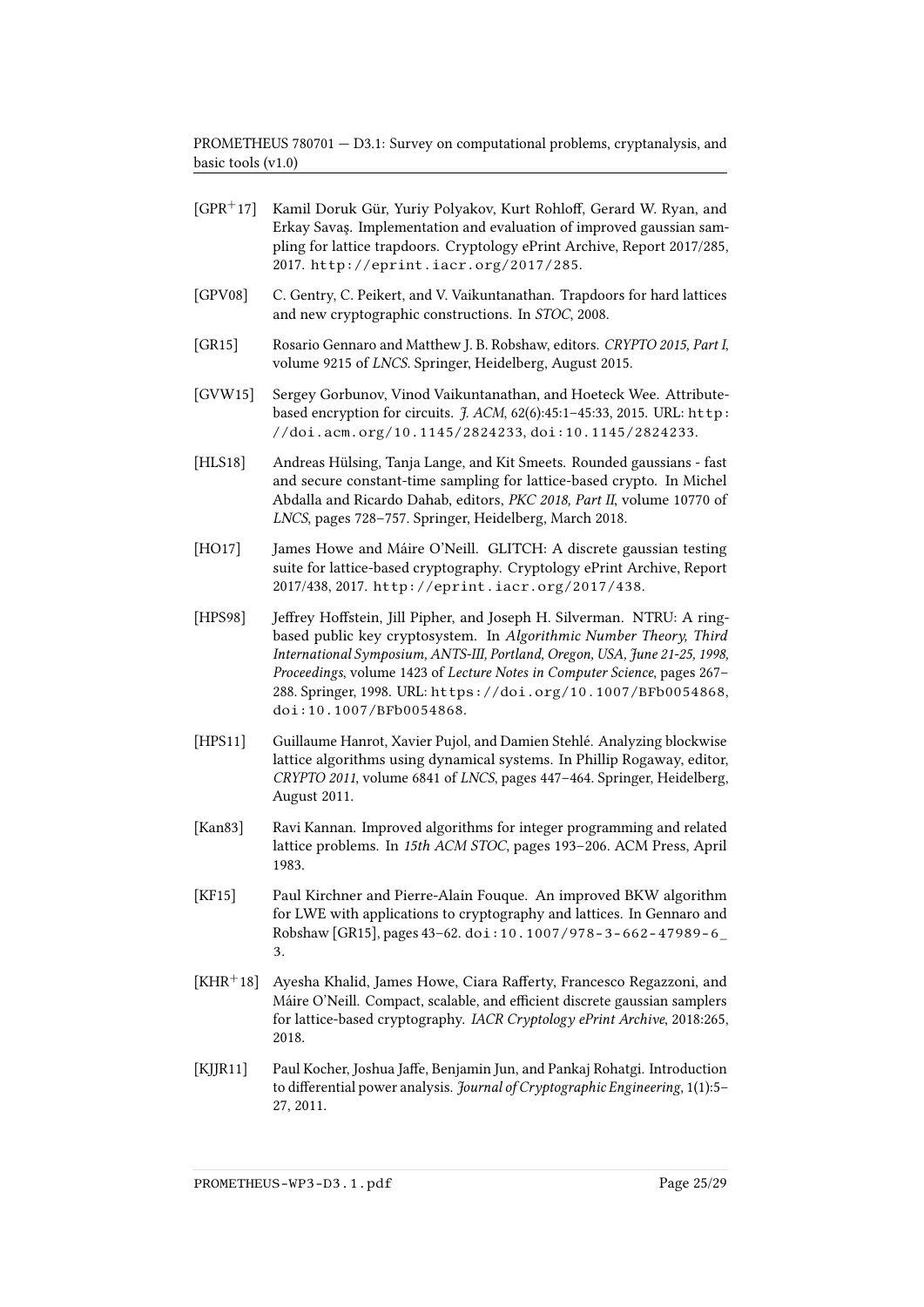- <span id="page-25-6"></span>[KL07] Jonathan Katz and Juhuda Lindell. Introduction to Modern Cryptography. Chapman & Hall/CRC Press, aug 2007.
- <span id="page-25-7"></span>[Kle00] Philip N. Klein. Finding the closest lattice vector when it's unusually close. In Proceedings of the Eleventh Annual ACM-SIAM Symposium on Discrete Algorithms, January 9-11, 2000, San Francisco, CA, USA., pages 937–941. ACM/SIAM, 2000. URL: [http://dl.acm.org/citation.cfm?id=](http://dl.acm.org/citation.cfm?id=338219.338661) [338219.338661](http://dl.acm.org/citation.cfm?id=338219.338661).
- <span id="page-25-11"></span>[Kra16] Robert Krauthgamer, editor. 27th SODA. ACM-SIAM, January 2016.
- <span id="page-25-5"></span>[Laa15a] Thijs Laarhoven. Search problems in cryptography: From fingerprinting to lattice sieving. PhD thesis, Eindhoven University of Technology, 2015.
- <span id="page-25-2"></span>[Laa15b] Thijs Laarhoven. Sieving for shortest vectors in lattices using angular locality-sensitive hashing. In Gennaro and Robshaw [\[GR15\]](#page-24-11), pages 3–22. [doi:10.1007/978-3-662-47989-6\\_1](http://dx.doi.org/10.1007/978-3-662-47989-6_1).
- <span id="page-25-1"></span>[LLL82] A.K. Lenstra, Jr. Lenstra, H.W., and L. Lovász. Factoring polynomials with rational coefficients. Mathematische Annalen, 261(4):515-534, 1982. [doi:10.1007/BF01457454](http://dx.doi.org/10.1007/BF01457454).
- <span id="page-25-9"></span>[LM08] Vadim Lyubashevsky and Daniele Micciancio. Asymptotically efficient lattice-based digital signatures. In Theory of Cryptography, Fifth Theory of Cryptography Conference, TCC 2008, New York, USA, March 19-21, 2008., volume 4948 of Lecture Notes in Computer Science, pages 37–54. Springer, 2008. URL: [https://doi.org/10.1007/978-3-540-78524-8\\_3](https://doi.org/10.1007/978-3-540-78524-8_3), doi:10.1007/978-3-540-78524-8\3.
- <span id="page-25-4"></span>[LN13] Mingjie Liu and Phong Q. Nguyen. Solving BDD by enumeration: An update. In Ed Dawson, editor, CT-RSA 2013, volume 7779 of LNCS, pages 293–309. Springer, Heidelberg, February / March 2013. [doi:10.1007/](http://dx.doi.org/10.1007/978-3-642-36095-4_19) [978-3-642-36095-4\\_19](http://dx.doi.org/10.1007/978-3-642-36095-4_19).
- <span id="page-25-3"></span>[LP11] Richard Lindner and Chris Peikert. Better key sizes (and attacks) for LWE-based encryption. In Aggelos Kiayias, editor, CT-RSA 2011, volume 6558 of LNCS, pages 319–339. Springer, Heidelberg, February 2011.
- <span id="page-25-8"></span>[LP15] Vadim Lyubashevsky and Thomas Prest. Quadratic time, linear space algorithms for Gram-Schmidt orthogonalization and Gaussian sampling in structured lattices. In Elisabeth Oswald and Marc Fischlin, editors, EUROCRYPT 2015, Part I, volume 9056 of LNCS, pages 789–815. Springer, Heidelberg, April 2015. [doi:10.1007/978-3-662-46800-5\\_30](http://dx.doi.org/10.1007/978-3-662-46800-5_30).
- <span id="page-25-0"></span>[LPR10] Vadim Lyubashevsky, Chris Peikert, and Oded Regev. On ideal lattices and learning with errors over rings. In Henri Gilbert, editor, EUROCRYPT 2010, volume 6110 of LNCS, pages 1–23. Springer, Heidelberg, May / June 2010.
- <span id="page-25-10"></span>[LPSS14] San Ling, Duong Hieu Phan, Damien Stehlé, and Ron Steinfeld. Hardness of k-LWE and applications in traitor tracing. In Juan A. Garay and Rosario Gennaro, editors, CRYPTO 2014, Part I, volume 8616 of LNCS, pages 315–334. Springer, Heidelberg, August 2014. [doi:10.1007/](http://dx.doi.org/10.1007/978-3-662-44371-2_18) [978-3-662-44371-2\\_18](http://dx.doi.org/10.1007/978-3-662-44371-2_18).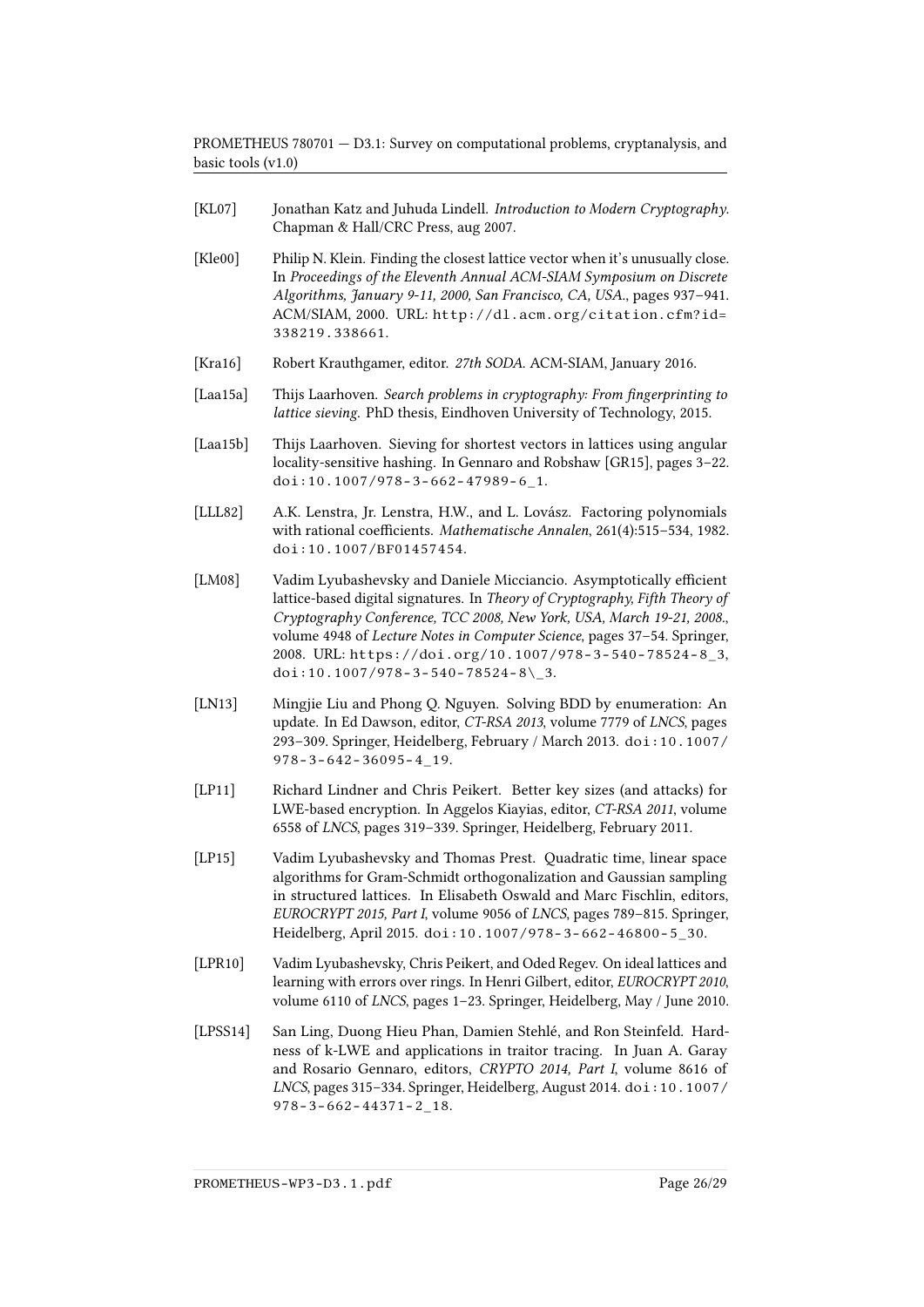- <span id="page-26-1"></span>[LS15] A. Langlois and D. Stehlé. Worst-case to average-case reductions for module lattices. Designs, Codes and Cryptography, 75(3), 2015.
- <span id="page-26-11"></span>[LW11] Dong Hoon Lee and Xiaoyun Wang, editors. ASIACRYPT 2011, volume 7073 of LNCS. Springer, Heidelberg, December 2011.
- <span id="page-26-10"></span>[Lyu12] Vadim Lyubashevsky. Lattice signatures without trapdoors. In Advances in Cryptology - EUROCRYPT 2012 - 31st Annual International Conference on the Theory and Applications of Cryptographic Techniques, Cambridge, UK, April 15-19, 2012. Proceedings, volume 7237 of Lecture Notes in Computer Science, pages 738–755. Springer, 2012. URL: [https://doi.org/10.1007/978-3-642-29011-4\\_43](https://doi.org/10.1007/978-3-642-29011-4_43), [doi:](http://dx.doi.org/10.1007/978-3-642-29011-4_43)  $10.1007/978 - 3 - 642 - 29011 - 4$  43.
- <span id="page-26-5"></span>[MH06] R. Merkle and M. Hellman. Hiding information and signatures in trapdoor knapsacks. IEEE Trans. Inf. Theor., 24(5):525–530, September 2006. URL: <https://doi.org/10.1109/TIT.1978.1055927>, [doi:10.1109/TIT.1978.1055927](http://dx.doi.org/10.1109/TIT.1978.1055927).
- <span id="page-26-0"></span>[Mic02] Daniele Micciancio. Generalized compact knapsacks, cyclic lattices, and efficient one-way functions from worst-case complexity assumptions. In 43rd FOCS, pages 356–365. IEEE Computer Society Press, November 2002.
- <span id="page-26-4"></span>[Mon15] Ashley Montanaro. Quantum walk speedup of backtracking algorithms. arXiv preprint arXiv:1509.02374, 2015.
- <span id="page-26-6"></span>[MP12] Daniele Micciancio and Chris Peikert. Trapdoors for lattices: Simpler, tighter, faster, smaller. In David Pointcheval and Thomas Johansson, editors, EUROCRYPT 2012, volume 7237 of LNCS, pages 700–718. Springer, Heidelberg, April 2012.
- <span id="page-26-9"></span>[MSO17] Sarah McCarthy, Neil Smyth, and Elizabeth O'Sullivan. A practical implementation of identity-based encryption over NTRU lattices. In Máire O'Neill, editor, 16th IMA International Conference on Cryptography and Coding, volume 10655 of LNCS, pages 227–246. Springer, Heidelberg, December 2017.
- <span id="page-26-3"></span>[MW15] Daniele Micciancio and Michael Walter. Fast lattice point enumeration with minimal overhead. In Piotr Indyk, editor, 26th SODA, pages 276–294. ACM-SIAM, January 2015. [doi:10.1137/1.9781611973730.21](http://dx.doi.org/10.1137/1.9781611973730.21).
- <span id="page-26-2"></span>[MW16] Daniele Micciancio and Michael Walter. Practical, predictable lattice basis reduction. In Fischlin and Coron [\[FC16\]](#page-23-11), pages 820–849. [doi:](http://dx.doi.org/10.1007/978-3-662-49890-3_31) [10.1007/978-3-662-49890-3\\_31](http://dx.doi.org/10.1007/978-3-662-49890-3_31).
- <span id="page-26-7"></span>[MW17] Daniele Micciancio and Michael Walter. Gaussian sampling over the integers: Efficient, generic, constant-time. In Jonathan Katz and Hovav Shacham, editors, CRYPTO 2017, Part II, volume 10402 of LNCS, pages 455–485. Springer, Heidelberg, August 2017.
- <span id="page-26-8"></span>[MW18] Daniele Micciancio and Michael Walter. On the bit security of cryptographic primitives. In Nielsen and Rijmen [\[NR18\]](#page-27-10), pages 3–28. [doi:](http://dx.doi.org/10.1007/978-3-319-78381-9_1) [10.1007/978-3-319-78381-9\\_1](http://dx.doi.org/10.1007/978-3-319-78381-9_1).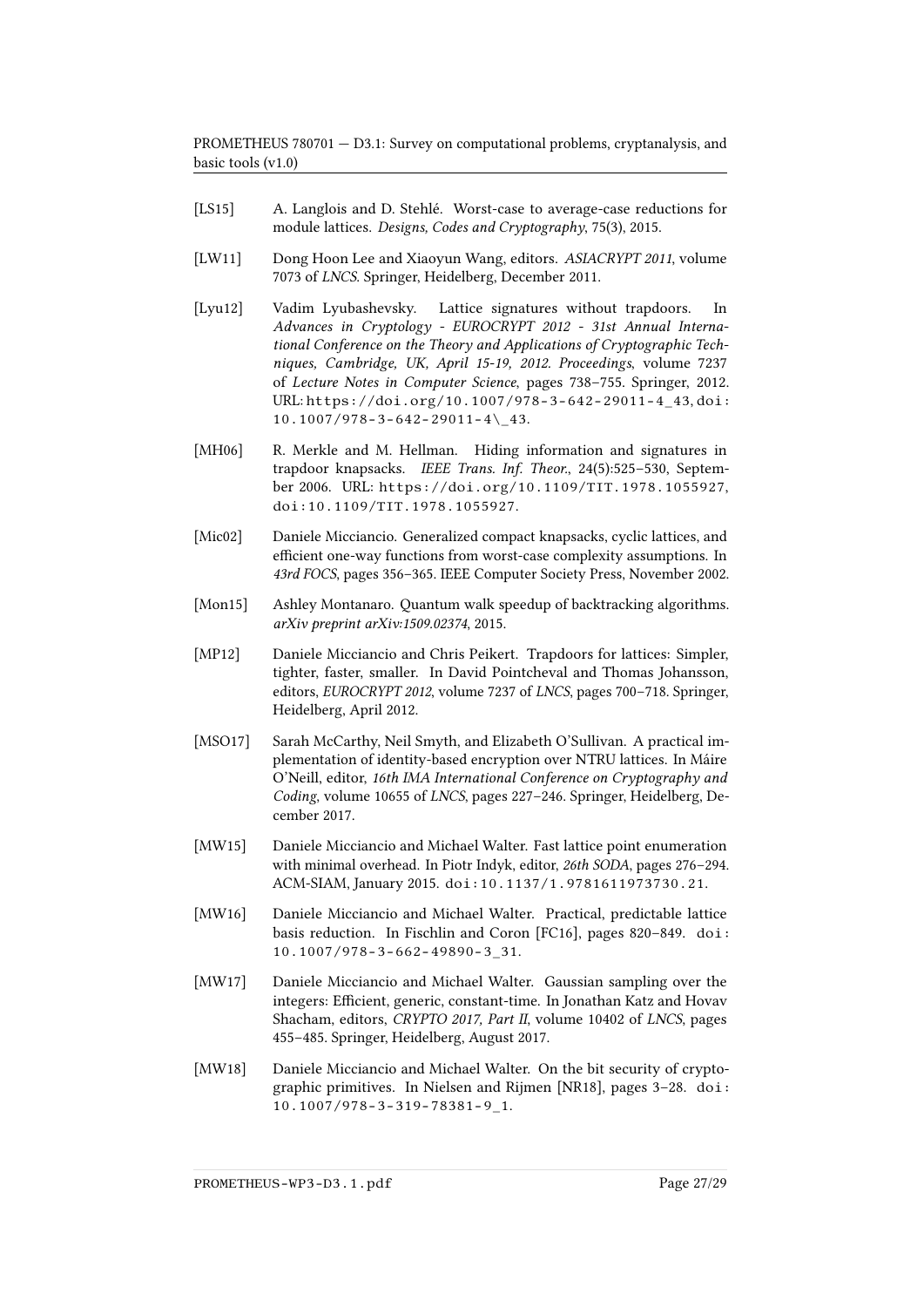- <span id="page-27-2"></span>[NR09] Phong Q. Nguyen and Oded Regev. Learning a parallelepiped: Cryptanalysis of GGH and NTRU signatures. Journal of Cryptology, 22(2):139–160, April 2009.
- <span id="page-27-10"></span>[NR18] Jesper Buus Nielsen and Vincent Rijmen, editors. EUROCRYPT 2018, Part I, volume 10820 of LNCS. Springer, Heidelberg, April / May 2018.
- <span id="page-27-8"></span>[OSPG16] Tobias Oder, Tobias Schneider, Thomas Pöppelmann, and Tim Güneysu. Practical cca2-secure and masked ring-lwe implementation. IACR Cryptology ePrint Archive, 2016:1109, 2016. URL: [http://eprint.iacr.org/](http://eprint.iacr.org/2016/1109) [2016/1109](http://eprint.iacr.org/2016/1109).
- <span id="page-27-3"></span>[PDG14] Thomas Pöppelmann, Léo Ducas, and Tim Güneysu. Enhanced lattice-based signatures on reconfigurable hardware. In Lejla Batina and Matthew Robshaw, editors, CHES 2014, volume 8731 of LNCS, pages 353–370. Springer, Heidelberg, September 2014. [doi:10.1007/](http://dx.doi.org/10.1007/978-3-662-44709-3_20) [978-3-662-44709-3\\_20](http://dx.doi.org/10.1007/978-3-662-44709-3_20).
- <span id="page-27-5"></span>[PFH<sup>+</sup>17] Thomas Prest, Pierre-Alain Fouque, Jeffrey Hoffstein, Paul Kirchner, Vadim Lyubashevsky, Thomas Pornin, Thomas Ricosset, Gregor Seiler, William Whyte, and Zhenfei Zhang. Falcon. Technical report, National Institute of Standards and Technology, 2017. available at [https://csrc.nist.gov/projects/](https://csrc.nist.gov/projects/post-quantum-cryptography/round-1-submissions) [post-quantum-cryptography/round-1-submissions](https://csrc.nist.gov/projects/post-quantum-cryptography/round-1-submissions).
- <span id="page-27-9"></span>[POG15] Thomas Pöppelmann, Tobias Oder, and Tim Güneysu. High-performance ideal lattice-based cryptography on 8-bit ATxmega microcontrollers. In Progress in Cryptology - LATINCRYPT 2015 - 4th International Conference on Cryptology and Information Security in Latin America, Guadalajara, Mexico, August 23-26, 2015, Proceedings, pages 346–365, 2015. URL: [http://](http://dx.doi.org/10.1007/978-3-319-22174-8_19) [dx.doi.org/10.1007/978-3-319-22174-8\\_19](http://dx.doi.org/10.1007/978-3-319-22174-8_19), [doi:10.1007/](http://dx.doi.org/10.1007/978-3-319-22174-8_19) [978-3-319-22174-8\\_19](http://dx.doi.org/10.1007/978-3-319-22174-8_19).
- <span id="page-27-4"></span>[Pre17] Thomas Prest. Sharper bounds in lattice-based cryptography using the Rényi divergence. In Takagi and Peyrin [\[TP17\]](#page-28-5), pages 347–374.
- <span id="page-27-7"></span>[RdCR<sup>+</sup>16] Oscar Reparaz, Ruan de Clercq, Sujoy Sinha Roy, Frederik Vercauteren, and Ingrid Verbauwhede. Additively homomorphic ring-lwe masking. In Post-Quantum Cryptography - 7th International Workshop, PQCrypto 2016, Fukuoka, Japan, February 24-26, 2016, Proceedings, pages 233–244, 2016. URL: [http://dx.doi.org/10.1007/978-3-319-29360-8\\_](http://dx.doi.org/10.1007/978-3-319-29360-8_15) [15](http://dx.doi.org/10.1007/978-3-319-29360-8_15), [doi:10.1007/978-3-319-29360-8\\_15](http://dx.doi.org/10.1007/978-3-319-29360-8_15).
- <span id="page-27-1"></span>[Reg05a] O. Regev. On lattices, learning with errors, random linear codes, and cryptography. In STOC, 2005.
- <span id="page-27-0"></span>[Reg05b] Oded Regev. On lattices, learning with errors, random linear codes, and cryptography. In Harold N. Gabow and Ronald Fagin, editors, 37th ACM STOC, pages 84–93. ACM Press, May 2005.
- <span id="page-27-6"></span>[RRdC<sup>+</sup>16] Oscar Reparaz, Sujoy Sinha Roy, Ruan de Clercq, Frederik Vercauteren, and Ingrid Verbauwhede. Masking ring-lwe. J. Cryptographic Engineering, 6(2):139–153, 2016. URL: [http://dx.doi.org/10.1007/](http://dx.doi.org/10.1007/s13389-016-0126-5) [s13389-016-0126-5](http://dx.doi.org/10.1007/s13389-016-0126-5), [doi:10.1007/s13389-016-0126-5](http://dx.doi.org/10.1007/s13389-016-0126-5).